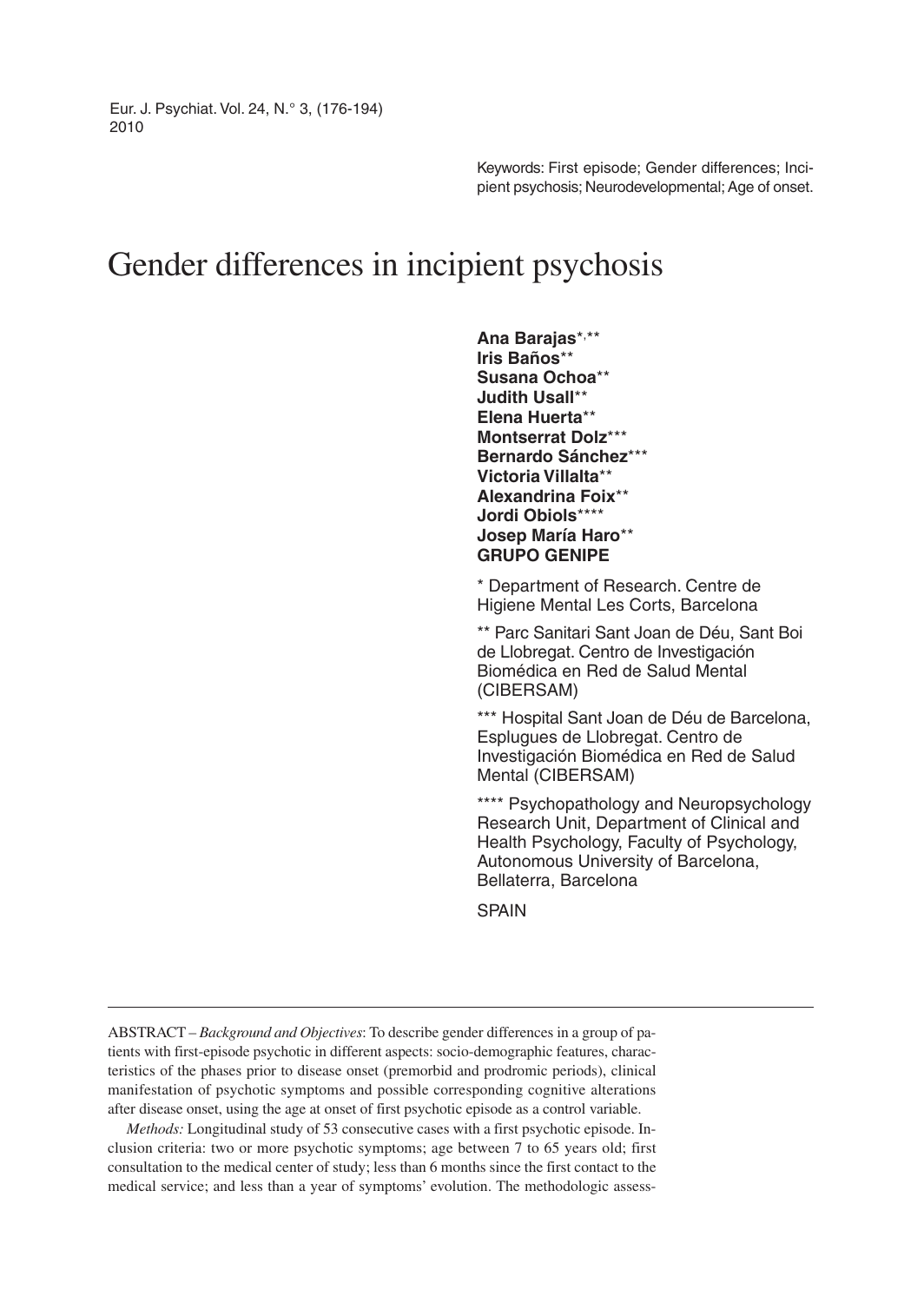ment includes: a socio-demographic questionnaire and an extensive battery of tests to assess premorbid/prodromic, clinical and cognitive characteristics. We perform mean differences tests to analyze continuous variables (non-parametric U-Mann-Whitney and t-Student test) and chi-square test for categorical variables (SPSS 16.0).

*Results:* In the group of patients under 18 years, men showed higher scores in adjustment premorbid (U = 54.0, p = 0.050), more neurological soft signs (U = 31.0 p = 0.003), more negative psychotic symptoms (U = 48.5, p = 0.051) and worse insight (U = 30.0, p = 0.003) than women (after 8 weeks of psychotic episode onset).

*Conclusions*: We found gender differences in most of the variables analyzed when age at onset was controlled. These differences should be taken into account to learn more about the different types of onset of the disease, its prevention and possible improvements in therapeutic approach. Our findings suggest that younger men with an earlier onset of psychotic episode have more alterations in the stages prior to the onset of the disease supporting the neurodevelopmental hypothesis for gender differences.

Received: 2 January 2009 Revised: 14 May 2010 Accepted: 14 May 2010

### **Introduction**

*"… Gender differences are an ideal window through which to look at the interplay of biological and psychosocial factors"*1.

The study of gender differences in the psychotic spectrum disorders has given rise to a number of models which have been grouped in two different dimensions: clinical/psychosocial and neurobiological $2,3$ . The first refers to the expression of symptoms and social behaviour in schizophrenic patients. Males show a higher frequency of negative psychotic symptoms, whilst females, have a higher probability of showing affective symptoms $4,5$ ; usually, women with schizophrenia are more active and have a wider social network than affected men, who, in turn, are more passive and have social difficulties<sup>6,7</sup>. The neurobiological dimension could include four hypotheses regarding gender differences in schizophrenia: a) the estrogen hypothesis postulates a protective effect by estrogens in the development of schizophrenia in women which

could explain certain gender differences in the manifestation of the disease $8$ . In women, estrogens could retard schizophrenia development up to menopause, which would explain its late onset $9$ ; b) different sub-types of schizophrenia: postulates the existence of two distinct schizophrenias, masculine and feminine<sup>10</sup>, corresponding to different forms of expression of specific psychotic symptoms according to the gender of the patient rather than the existence two types of schizophrenic endophenotypes which are clearly differentiated. Castle *et al*. 11, performed a study on a sample of patients with a first psychotic episode and identified three groups: a neurodevelopmental type (predominantly male), a schizoaffective type (almost entirely female) and a paranoid type (with equal sex ratio); c) early and late developmental models: both models postulate changes in the neurological development which predispose the appearance of schizophrenia, but in accordance with the early neurodevelopmental model, these anomalies start at the prenatal and neonatal stages $12$ . On the other hand, the late neurodevelopmental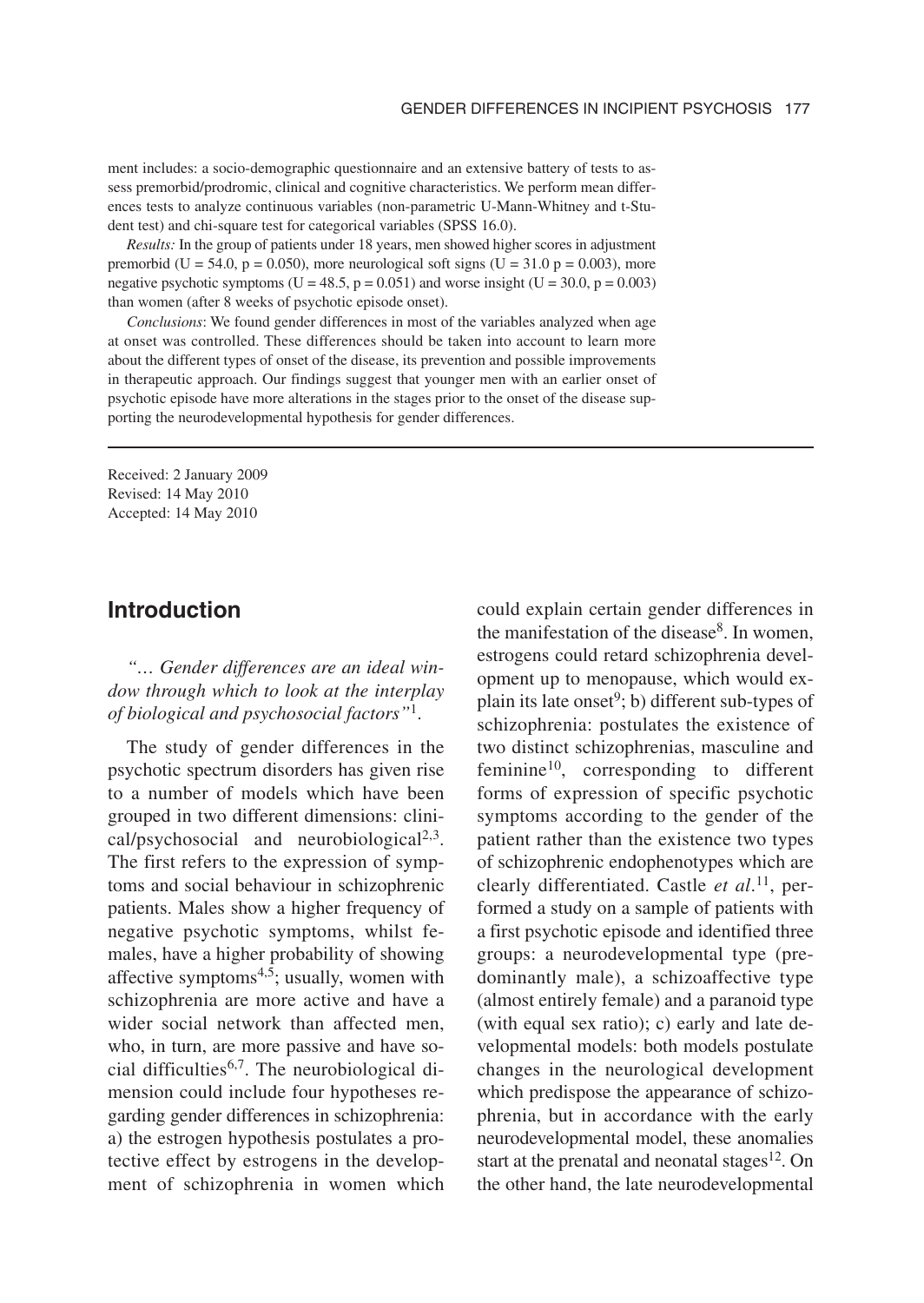model supports the hypothesis that these occur later in life, particularly during adolescence<sup>13</sup>; d) and brain lateralization: this model attributes gender differences in schizophrenia to the differential hemispheric organization of the male and female brain since the latter is more symmetrically organized (less lateralized) than the male brain $14$ .

These models do not necessarily contradict each other since they explain distinct aspects and periods in the disease progression. Häfner *et al*. 15,16, stated that the combination of both clinical/psychosocial and neurobiological models could explain gender differences in the expression of schizophrenia. Both clinicians and researchers have observed that males and females do not manifest psychotic spectrum disorders in the same way, since both differ in multiple aspects. In general, women tend to have a more benign form with less deterioration at presentation of schizophrenia.

#### Socio-demographic Variables

A consistent finding in the literature is the difference between men and women at age of onset of schizophrenia: males have an earlier age of onset compared to females by 3 - 5 years $17,18$ , independently from the culture of the study group or the diagnostic classification used3. Castle *et al*. 19, mention 3 peaks in the age at onset of schizophrenia with distinct distributions between women and men: an early peak which was more prominent in males, a middle peak which was more frequent in females and a third, late onset peak, which was nearly exclusively composed of females coinciding with the results from other studies<sup>17,18,20</sup>. Studies conducted on patients who presented a first psychotic episode21,22 continue to corroborate this idea. However, these results do not agree

with other studies which do not found differences in age at onset between genders $23,24$ .

Throughout the last decades, other sociodemographic variables and their relationship with gender have been taken into account to explain the observed variability in the manifestation of schizophrenia. Various studies have demonstrated that the age of women at primary hospitalization was higher than for men<sup>25</sup>, that the development of the disease in women was less severe<sup>26</sup> and that premorbid competence was better in women than in men measured according to educational level, civil and work status $27$ .

Studies by Mueser *et al*. <sup>28</sup> and Rabinowitz *et al*. <sup>29</sup> showed a lower frequency in alcohol, cannabis and other substance abuse in women than in men. In a study from Rabinowitz *et al*. 29, in a sample of patients with a first psychotic episode, 17% of men and 6% of women had a moderate-severe grade of substance abuse.

# Premorbid and prodromic variables

Classically, the premorbid period has been defined as the period preceding the start of clinical psychosis, whilst the prodromic period refers to the period in which the disease process starts in the absence of clear psychotic symptoms. Studies on the difference between genders during pre-psychotic periods have increased our knowledge regarding the variability in risk factors with respect to gender, the different characteristics in the transition process of psychosis and its later evolution and prognosis in both genders.

Numerous studies which have analyzed gender differences during the premorbid period in schizophrenic patients have shown a better premorbid adaptation in women than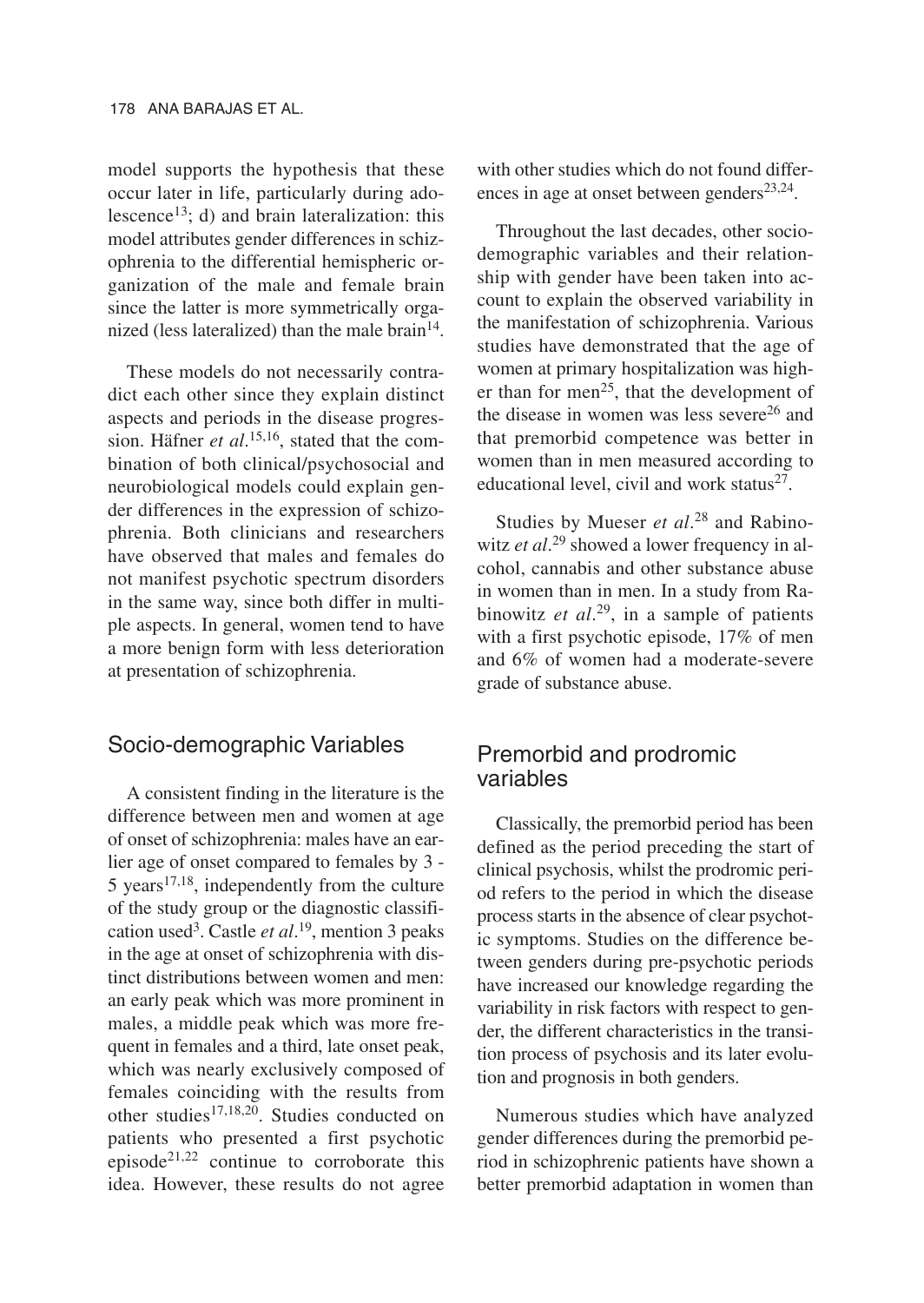in men30-32, but their conclusions are not  $consistent<sup>33,34</sup>$ . Such differences could be explained by a higher probability in the presentation of altered patterns in neurodevelopment in men than in women<sup>35</sup>.

Häfner *et al*. <sup>9</sup> explained that the better premorbid functioning (PF) in women with schizophrenia is due to social and academic factors: a later onset of the disease, an increased ability to maintain social relationships, to have finished their studies and to have an active life before the start of the first psychotic episode.

Studies in patients with a first psychotic episode have shown a possible relationship between the presence of Neurological Soft Signs (NSS) and the male gender $36$ . NSS are minor ("soft") neurological abnormalities in sensory and motor performance identified by clinical examination. In a follow-up study by Madsen *et al*. 36, a significant increase in the number of neurological abnormalities was observed in a group of males five years after the onset of the first psychotic episode. Nevertheless, results from studies with schizophrenia patients were not consistent with respect to the differences in gender and NSS. These studies showed increased NSS in patients with schizophrenia when compared to a healthy control group, however there is little evidence regarding gender differences with respect to the mean NSS demonstrated by patients<sup>37,38</sup>.

In a study by Häfner<sup>39</sup>, which analyzed prodromic symptoms in a patient sample with a first psychotic episode, no gender differences were observed in the ten most frequent initial symptoms, except in worrying, which was significantly more frequent in women. In a sample of 231 patients with a first psychotic episode, Gutiérrez *et al*. 40 observed that the male group manifested the following prodromic symptoms with increased frequency: unusual perceptive experiences, deterioration in personal hygiene and psychosocial isolation. Nevertheless, due to difficulties in evaluating the prodromic period, as well as the variety of existing instruments, a number of inconsistencies in the methodology have been introduced in the scientific literature preventing a consensus in the study of prodromic symptoms.

#### Clinical Variables

The most reproducible data in the study of gender differences in the expression of psychotic symptoms has been the predominance of negative symptoms in men such as social withdrawal, blunted effect, poverty of speech and amotivation<sup>35,41-43</sup>. In contrast, studies have shown that women manifest more affective symptoms, atypical and cyclical forms of psychosis as well as a higher incidence in the diagnosis of paranoid and disorganized subtypes<sup>4,44,45</sup>. Szymanski *et al*. <sup>45</sup> observed less illogical thinking but more anxiety, inappropriate affect and bizarre behaviour in women than men with first psychotic episode. Shtasel *et al*. 46 showed that men with schizophrenia showed more negative symptoms than women, however there were no gender differences with respect to positive psychotic symptoms. The studies of Gur *et al*. <sup>47</sup> and Lindamer *et al*. 48, both studies confirmed that women experience less negative symptoms than men and that this is more evident in women who develop the disease later in life. Nevertheless, there are studies which did not demonstrate psychopathological differences between men and women suffering from schizophrenia23,49,50.

Traditionally it was considered that women with schizophrenia had better insight which in turn allowed them to use mental health services more than men. However,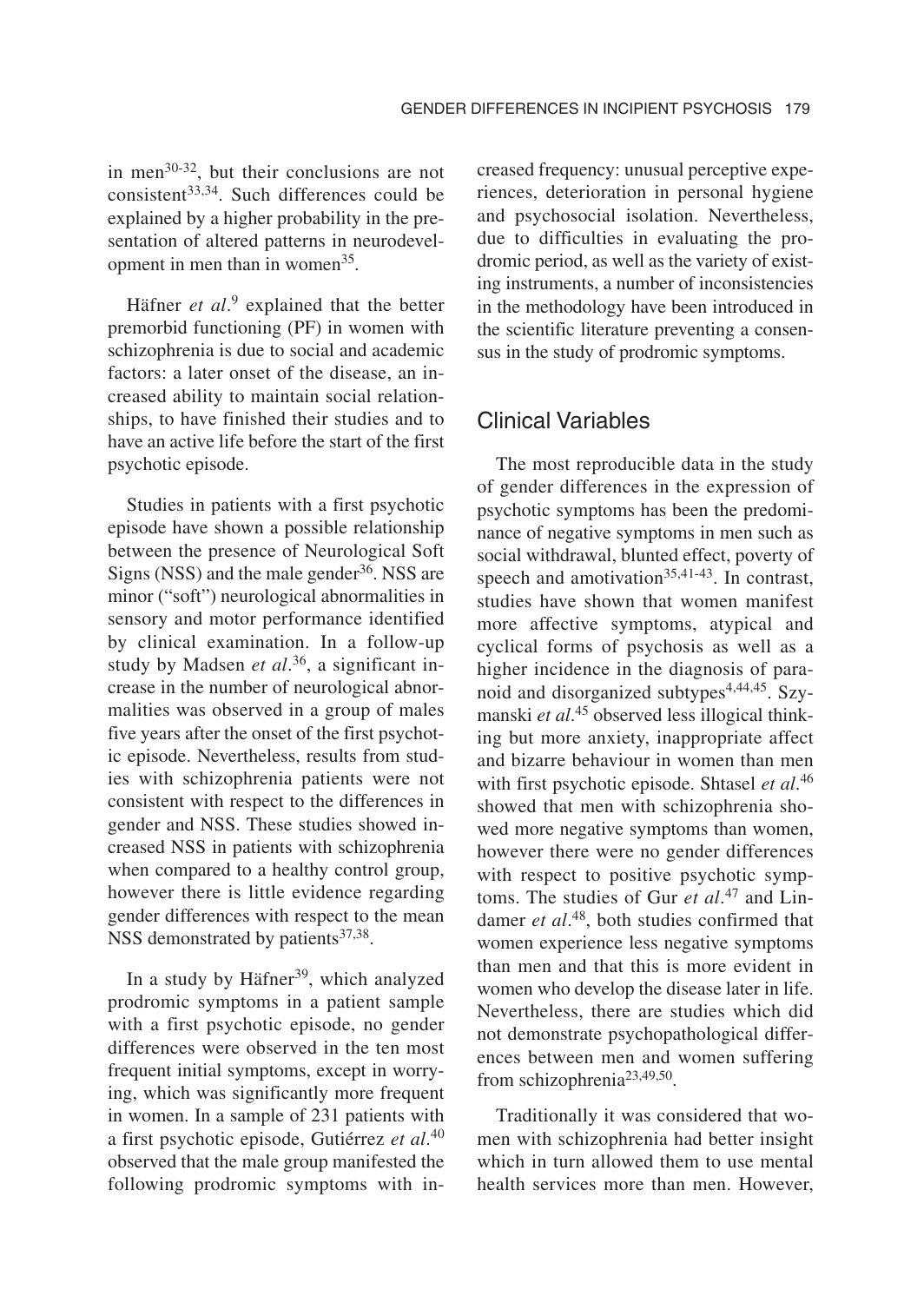publications in the last years do not show any conclusive results regarding the relationship between gender and level of insight. On the other hand, a study with patients with a first psychotic episode, Mc Evoy *et al*. <sup>51</sup> demonstrated that multiple factors exist which contribute to having a good insight including late onset of the psychotic episode and female gender whilst earlier studies<sup>52</sup> go in the opposite direction and show that worse insight is associated with the female gender.

#### Cognitive function variables

Although a vast amount of work has been dedicated to study the cognitive function in schizophrenic patients, no consensus was reached with respect to gender differences. Some studies showed that men with schizophrenia have a greater cognitive deficit than women, especially in verbal processing; on the other hand; other studies conclude that women show worse cognitive function; whilst other studies failed to demonstrate any differences between the two groups.

Haas *et al*. <sup>42</sup> did not show any gender differences in cognitive functioning in patients with first psychotic symptoms, however, in patients with disease progression of 5 years or more, men showed a greater deficit in verbal tasks, which could indicate dysfunction in the left hemisphere. Various studies indicated that men with schizophrenia have more alterations in sustained attention, abilities in language, executive functions and intelligence than women<sup>53,54</sup>. Nevertheless, other studies did not show any gender differences in cognitive functions between patients<sup>55,56</sup>. On the other hand, others have found major alterations in the female group with schizophrenia on attention and conceptualization tasks<sup>57</sup> as well as on verbal memory, spatial memory and visual processing tasks<sup>58</sup>.

# Aim

The aim of this study was to describe gender differences in a group of patients with first-episode psychotic in different aspects: socio-demographic features, characteristics of the phases prior to disease onset (premorbid and prodromic periods), clinical manifestation of psychotic symptoms and possible corresponding cognitive alterations after disease onset, using the age at onset of first psychotic episode as a control variable.

### **Methods**

#### Sample

Our sample was composed of patients with a first psychotic episode selected in a consecutive manner. The patients were recruited when they were consulting in an adult mental health services at *Sant Joan de Déu* or the infant-juvenile services at the *Hospital San Joan de Déu,* either in a hospital or in a community psychiatric services. These centers belong to the metropolitan area and outskirts of Barcelona, taking into account a reference population of approximately 800,000 persons.

The inclusion criteria were: two or more psychotic symptoms (delirious ideas, hallucinations, disorganized speech, catatonic or disorganized behaviour and negative symptoms); age between 7 and 65 years; first psychiatric visit in any centre participating in the study; less than 6 months since the first contact to the medical service; and less than a year of symptoms' evolution. Patients diagnosed with mental retardation, craneoencephalic trauma or dementia were excluded from the study.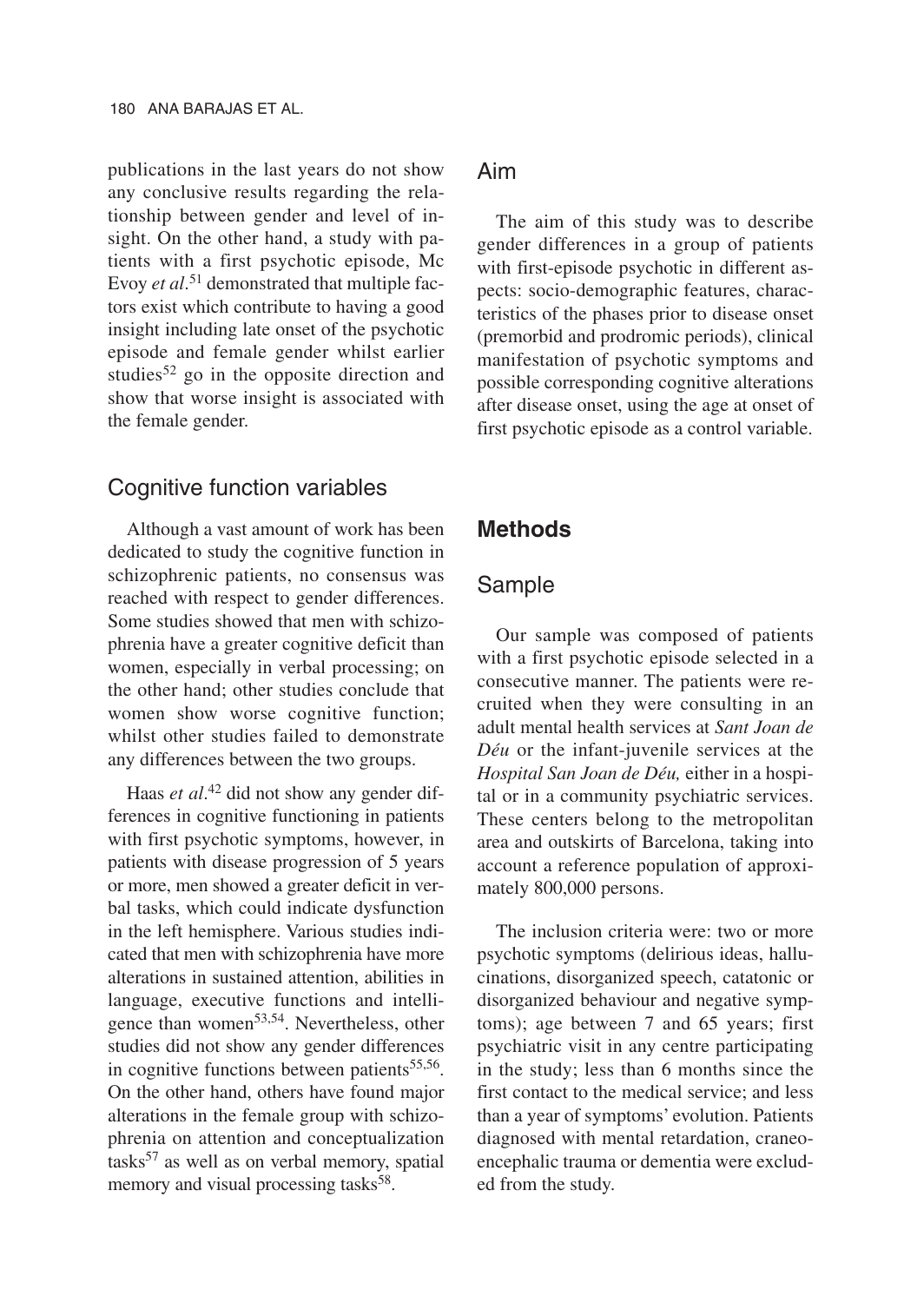All selected individuals were informed of the objectives and methodology of this study by their psychiatrist or researcher and signed the required informed consent. In cases where the patients were minors, the informed consent was obtained from their parents or carers.

The study was approved by the Ethics and Research Comittee of the "*Sant Joan de Déu"*.

#### Instruments of measurement

The socio-demographic characteristics of the sample (gender, mental health centre (community psychiatric services/ hospital), race, socioeconomic status, marital status, ages and level of education, and work status) including age at onset of illness, initial visit at a psychiatry services, history of substance abuse and family psychiatry history, were obtained via a clinical-sociodemographic questionnaire.

Information about premorbid and prodromic variables was collected using the following scales or interviews:

*Premorbid Adjustment Scale* (PAS)<sup>59</sup>. A 26-items scale, administrated by an researcher, which evaluates sociability and withdrawal, social relationships, adaptation to school and behavior at school in four periods: childhood, up to 11 years; early adolescence, 12-15 years; late adolescence, 16- 18 years; and adult life, above 18 years; as well as social-sexual aspects after 15 years of age. The PAS also includes a section composed of 9 general items related to education, work, performance at work or at school, behaviour at school immediately before onset of psychosis, elevated level of independence on the family, high levels of social-personal adjustment, grade of interests in life and energy level. The total PAS score were in the range of 0.0 and 1.0, wherein higher scores represented lower levels of FP. The premorbid adjustment scale was completed using all available data, including clinical history data, interviews with patients and relatives. The scale was translated and its used was validated in the Spanish population $60$ .

The present study is based on the results obtained from the research of Norman *et al*. <sup>31</sup> which find two factors: one showing academic PF (adaptation to and behaviour at school) and the second one showing a social PF (sociability and withdrawal; poor relationships and social-sexual adjustment).

*Interview for the Retrospective Assessment of the Onset of Schizophrenia* (IRAOS)<sup>61</sup>: Structured interview which evaluates retrospectively the start of schizophrenia. The interview is composed of 5 sections for the collection of socio-demographic data relating to the patient, psychiatric symptoms starting from 12 years of age, prodromic symptoms and establishment of the disease as well as the quality of the information. In the present study, only the section comprising prodromic symptoms was used. This included 7 parts: perceptual disturbances (excluding hallucinations); hallucinations; subjective thought disturbances (i.e. thoughts being read, thought insertion); delusional ideas and delusions; cognitive deterioration; altered affect; behavioural and motor abnormalities; and dysfunctional language. The presence or absence of such symptoms was evaluated.

*Neurological Evaluation Scale* (NES)37: a 26-item scale with three main subscales: sensory integration (SI), motor coordination (MC), sequencing of complex motor acts (SCMA) and an extra subscale that evaluates short-term memory, frontal release signs, and eye movement abnormalities ("others" subscale). Each item is rated from 0 to 2: 0 (no abnormality), 1 (mild, but definite im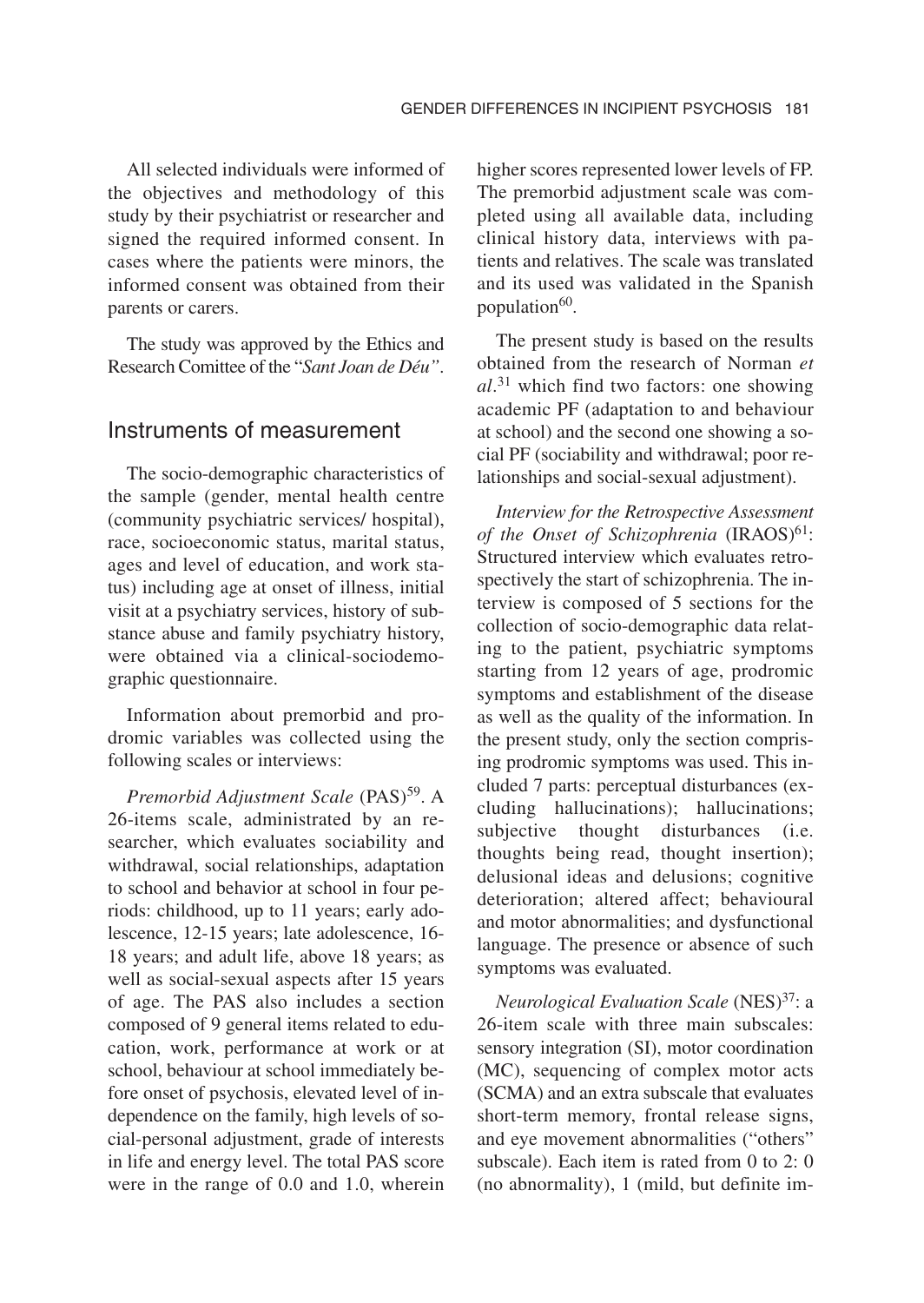pairment) and 2 (marked impairment). The higher the rating in total score, the higher the presence of neurological soft signs.

Information regarding clinical variables was obtained via the following scales or interviews:

*Positive and Negative Syndrome Scale (PANSS)*62, translated and validated by Peralta and Cuesta $63$ . This scale is the most widely used scale of psychotic symptom evaluation. It measures 30 symptoms on a scale of 1-7, with higher scores indicating higher psychopathology. In this study, in order to analyze the date we have used four dimensions described by Villalta *et al*. 64: positive, negative, affective, and excitative.

At the moment of inclusion of the patient, a retrospective evaluation of the symptoms was carried out in those cases where the psychiatrist reported a previous more severe symptomatology. A second evaluation was carried out 8 weeks later since the onset of episode.

*Clinical Global Impression- Schizophrenia scale* (ICG-ESQ). Determine the severity of the disease (scale from 1 to 7, from normal to higher severity) and the grade of improvement (scale from 1 to 9, from major improvement to non applicable) in four groups of schizophrenia symptoms (positive, negative, cognitive and depressive). A global severity score of the disease is also determinaded. Its use has been validated for use in the spanish population with the same purpose as the present study<sup>65</sup>.

*Global Assessment of Functioning Scale*  $(GAF)^{66}$  is used to measure global functioning (clinical/social), where 0 represents severe dysfunction and 100 represents good functioning.

*Scale for the Assessment of Unawareness of Mental Disorder (SUMD)*67: a 20-item scale which assesses awareness of mental disorder, awareness of response to medication, awareness of social consequences of mental disorder, and awareness of specific symptoms of the illness. These items are rated according to a scale of 1 to 5, where a score of 1 is considered as being aware, a score of 3 is somewhat aware, and a score of 5 is unaware. For each symptom presented, a score is calculated based on the attribuition which the patient gave to the symptom  $(1 = \text{Correct:}$  symptom is due to a mental disorder; 3 = Partial: unsure, but can consider possibility that it is due to a mental disorder; 5= Incorrect: symptom is unrelated to a mental disorder). Higher scores on this scale indicate poor awareness.

*Young Mania Rating Scale (YMRS)*68: an 11-item scale which measures maniac symptoms. For adult patients the scale was administered by the researcher, whilst for adolescents, the self-administered version for parents (P-YMRS) was utilised. Some items were scored from 0-4 or 0-8 (in the case of items 5, 6, 8 and 9). The value of 0 means absence of symptoms whilst the highest value indicates the presence of the severe symptoms.

Cognitive assessment was performed by means of a neuropsychological battery designed to assess cognitive functions that the literature reports to be affected in psychotic disorders: attention, working memory, executive functioning and verbal memory. Table I summarises the neuropsychological tests which were used to measure each of these cognitive domains. To be able to calculate the total score for each of these domains, the direct score was transformed into a T-score (mean  $50$ ;  $SD = 10$ ) and the mean of the scores according to each cognitive domain was calculated.

# Statistical analysis

After verifying the hypothesis for normality using the Kolmogorov-Smirnov nonparametric test ( $p < 0.05$ ) for all variables of the study, the gender differences were analyzed for each group of variables of interest.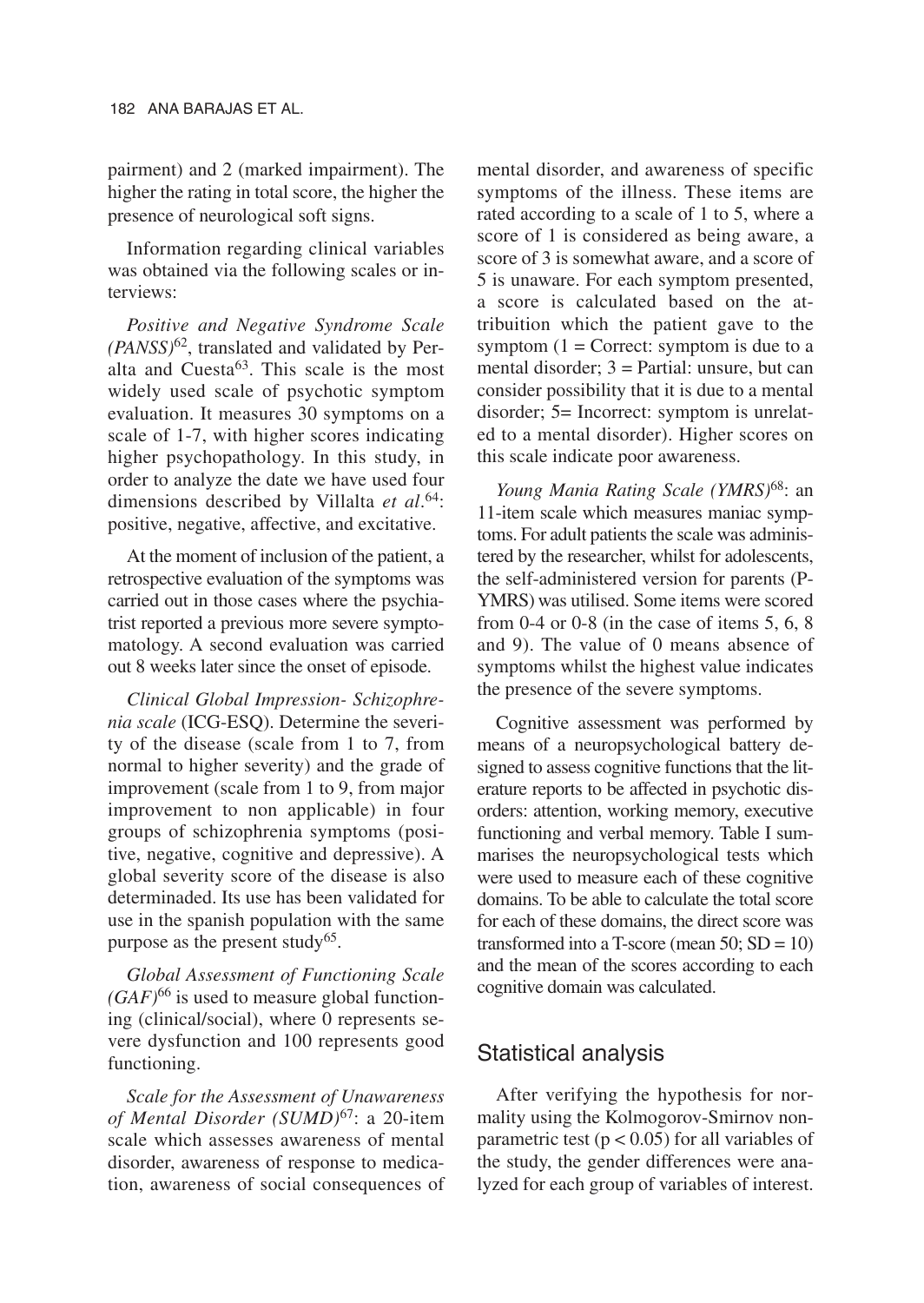#### GENDER DIFFERENCES IN INCIPIENT PSYCHOSIS 183

| Neuropsychological tests by cognitive domain   |                                                                          |  |  |
|------------------------------------------------|--------------------------------------------------------------------------|--|--|
| Cognitive domain                               | Neuropsychological tests                                                 |  |  |
| <b>Attention</b>                               |                                                                          |  |  |
|                                                | <sup>a</sup> CPT index's                                                 |  |  |
|                                                | <sup>b</sup> Stroop Interference                                         |  |  |
|                                                | <sup>c</sup> Trail Making Test, part A                                   |  |  |
| <b>Working Memory</b>                          |                                                                          |  |  |
|                                                | <sup>d</sup> WAIS-III/ <sup>e</sup> WISC-IV: Digits (Forward & Backward) |  |  |
|                                                | WAIS-III/WISC-IV: Number-Letter Sequencing                               |  |  |
|                                                | WAIS-III/WISC-IV: Arithmetic                                             |  |  |
| <b>Verbal Memory</b>                           |                                                                          |  |  |
|                                                | <sup>f</sup> TAVEC Immediately Verbal Memory                             |  |  |
|                                                | TAVEC Short Term Verbal Memory                                           |  |  |
|                                                | TAVEC Long Term Verbal Memory                                            |  |  |
|                                                | <b>TAVEC</b> Recognition                                                 |  |  |
| <b>Executive Function</b>                      |                                                                          |  |  |
|                                                | Trail Making Test, part B                                                |  |  |
|                                                | Stroop Word                                                              |  |  |
|                                                | Stroop Color                                                             |  |  |
|                                                | Stroop Color-Word                                                        |  |  |
| <sup>a</sup> CPT: Continuous Performance Test. |                                                                          |  |  |

Table I Neuropsychological tests by cognitive domain

b STROOP: Stroop Color and Word Test.

c TMT: Trail Making Test (part A & B).

d WAIS-III: Weschsler Adult Intelligence Scale, 3rd Edition.

e WISC-IV: Wechsler Intelligence Scale for Children, 4 th Edition.

f TAVEC: Spanish version of the California Verbal Learning Test.

The socio-demographic variables of patients were analyzed using a chi-square test for categorical variables and Student's test for continuous variables. For comparison of categorical variables with expected frequencies cells less than 5, the Fisher's exact test was used.

For the analysis of premorbid and prodromic variables, differences of the means were calculated for independent samples (Student's T-test) which allowed comparison the scores of PAS, NES and IRAOS with respect to gender.

Gender differences in clinical and cognitive variables were analyzed using differences of the means (Student's T-test) since all variables were quantitative and complied with the criteria for normality.

For the whole variables (socio-demographic, premorbid/prodromic, clinical and cognitive), a second analysis was carried out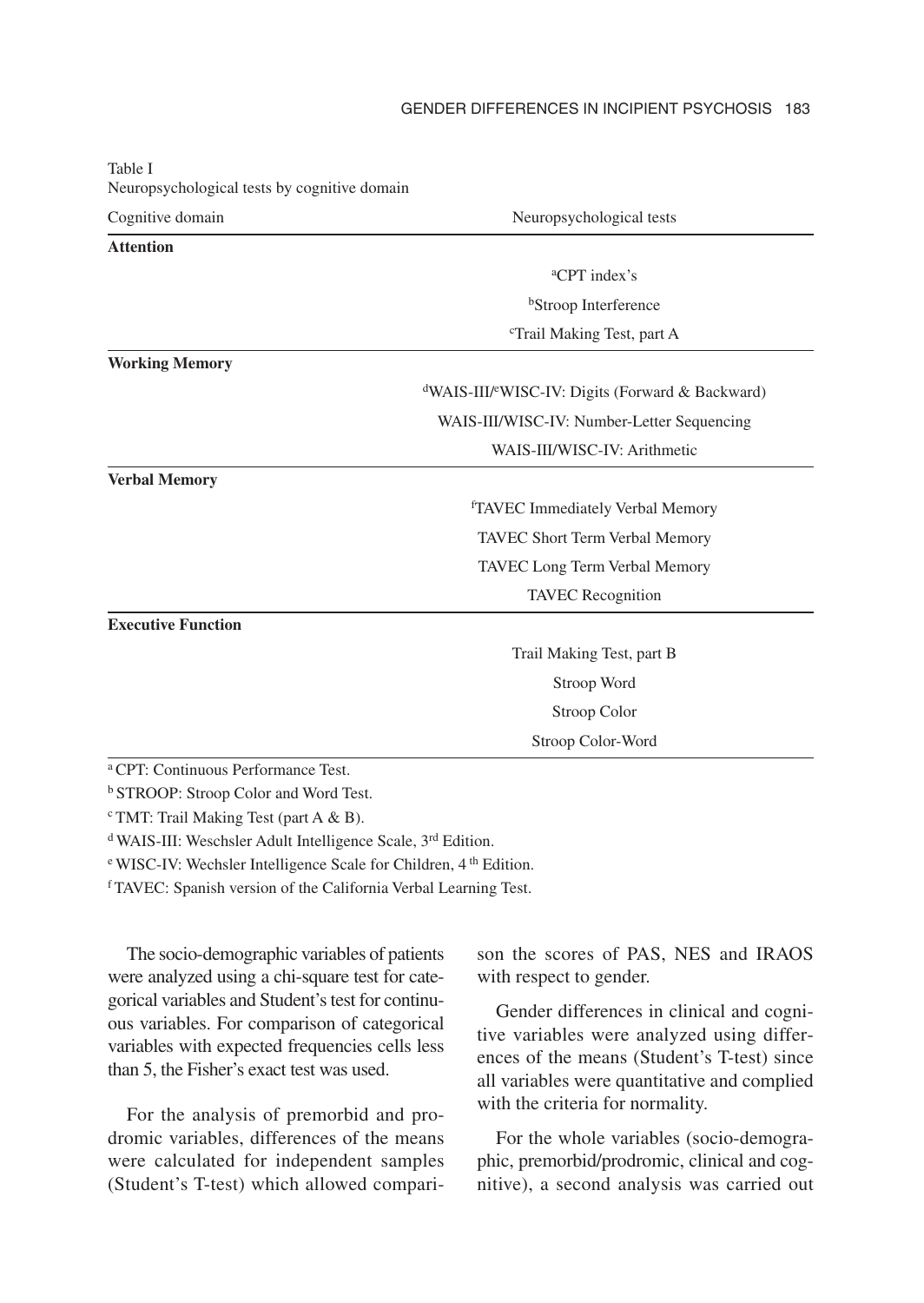taking into account the age at onset of the psychotic episode. For this part of the study, the sample was divided into adults  $(>= 18$ years) and adolescents (<18 years). The data were analyzed using the non-parametric U-Mann-Whitney test.

Analyses were carried out using SPSS statistical software package (version 16.0). All statistical tests were two-tailed, with  $p <$ 0.05 considered statistically significant.

#### **Results**

Up to now, 53 patients with a first psychotic episode have been evaluated. Males compose 49.1% ( $n = 26$ ) of the sample with a mean age of  $20.21$  years (SD = 6.2). Patients which started the psychotic episode at less than 18 years of age, comprise 52.8%  $(n = 28)$  of the sample with their mean age being  $16.14$  (SD = 1.2). The subgroup which had the first psychotic episode in adulthood had a mean age of  $24.76$  years (SD = 6.3).

## Gender differences with respect to socio-demographic characteristics and substance abuse

Table II shows the gender differences and socio-demographic variables of the sample used in this study. Analysis of these results revealed significant differences only in two of the socio-demographic variables: failed school-course  $(\chi^2(1) = 6.526, p = 0.011)$ and work status (*Fisher's Exact Test* = 7.702,  $0 = 0.050$ .

Women comprise  $76.5\%$  (n = 13) of the sample which did not fail any school-course, whilst from the repeater group,  $61.1\%$  (n = 22) are men. With respect to work status, 70% ( $n = 7$ ) of patients who worked before the onset of the psychotic episode were men and from the patients who were unemployed 78.6% ( $n = 11$ ) were women.

No significant differences were observed between the groups of men and women with respect to the time elapsed until they had contact with mental health services ( $t = 0.650$ ,  $p =$ 0.519), although the average number of days was higher in men and than in women (114 days against 89 days respectively).

With respect to substance abuse, there were significant differences between the genders in the consumption of cannabis and hallucinogenic substances (Table III). Women composed  $90\%$  (n = 9) of sporadic consumers of cannabis, whilst  $72.7\%$  (n = 16) of daily consumers were men. In this sample there were no daily consumers of hallucinogenic substances, however  $85.7\%$  (n = 6) of sporadic consumers were men.

Patients belonging to families with previous psychotic disorders history comprise 28.3% (n = 13) of the sample,  $17\%$  (n = 9) of which are women. However, no significant differences were observed with respect to gender in family psychiatric history which includes disorders of the psychotic spectrum, affective disorders and others.

In a second analysis, no significant differences were observed between genders when the sample was divided into different age groups (<18 years:  $U = 88.0$ ,  $p = 0.684$ ; > = 18 years:  $U = 70.5$ ,  $p = 0.720$ ).

### Gender difference in premorbid variables and prodromic symptoms

No significant gender differences were found in this sample either in global premorbid functioning or in its social and academic dimensions. However, when the effect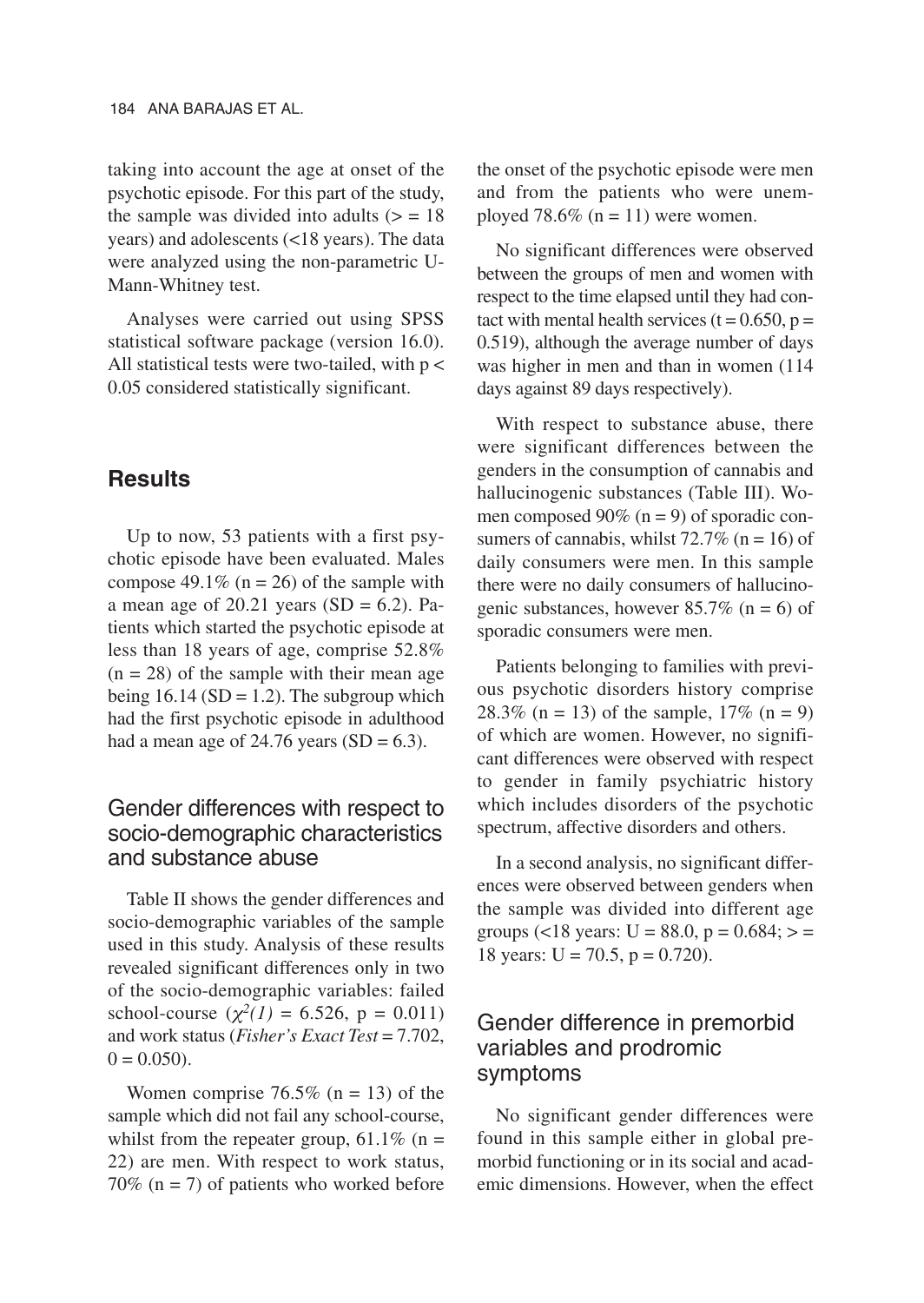|                                               | Male ( $n = 26$ ) $n(\%)$ | Female ( $n = 27$ ) $n(\%)$ | Statistical analysis<br>$t/\chi^2$ p-value |
|-----------------------------------------------|---------------------------|-----------------------------|--------------------------------------------|
| <b>Mental Health Centre</b>                   |                           |                             |                                            |
| Out-patients                                  | 7(58.3%)                  | 5 (41.7%)                   | $\chi^2(1) = 0.534$ p = 0.465              |
| In-patients                                   | 19 (46.3%)                | 22(53.7%)                   |                                            |
| Socio-economic status<br>(Hollingshead Scale) |                           |                             |                                            |
| I                                             | 5(45.5%)                  | 6(54.5%)                    | <i>Fisher's Exact Test</i> $p = 0.788$     |
| $_{\rm II}$                                   | $5(38.5\%)$               | $8(61.5\%)$                 |                                            |
| Ш                                             | $9(50.0\%)$               | $9(50.0\%)$                 |                                            |
| IV                                            | $6(60.0\%)$               | $4(40.0\%)$                 |                                            |
| V                                             | $1(100\%)$                | $0(0\%)$                    |                                            |
| Race                                          |                           |                             |                                            |
| Caucasian                                     | $22(50.0\%)$              | $22(50.0\%)$                | <i>Fisher's Exact Test</i> $p = 0.746$     |
| Hispanic                                      | $3(60.0\%)$               | $2(40.0\%)$                 |                                            |
| Others                                        | $1(25.0\%)$               | $3(75.0\%)$                 |                                            |
| <b>Marital status</b>                         |                           |                             |                                            |
| Single                                        | 24 (49.0%)                | $25(51.0\%)$                | <i>Fisher's Exact Test</i> $p = 1.000$     |
| Married                                       | 2(66.7%)                  | 3(33.3%)                    |                                            |
| Separated/Divorcee                            | $0(0\%)$                  | $1(100\%)$                  |                                            |
| <b>Education</b> (years)                      |                           |                             |                                            |
| 5-8 years                                     | 1(16.7%)                  | $5(83.3\%)$                 | Fisher's Exact Test $p =$                  |
| $9-12$ years                                  | 15 (50.0%)                | $15(50.0\%)$                |                                            |
| $> 12$ years                                  | $10(58.8\%)$              | $7(41.2\%)$                 |                                            |
| <b>Failed school-course</b>                   |                           |                             |                                            |
| Yes                                           | 22 (61.6%)                | 14 (38.9%)                  | $\chi^2(1) = 6.526$ p = 0.011*             |
| N <sub>0</sub>                                | $4(23.5\%)$               | 13 (76.5%)                  |                                            |
| <b>Level of Education</b>                     |                           |                             |                                            |
| Primary                                       | $1(25.0\%)$               | $3(75.0\%)$                 | <i>Fisher's Exact Test</i> $p = 0.472$     |
| Secondary                                     | 14 (45.2%)                | $17(54.8\%)$                |                                            |
| <b>High School</b>                            | $6(54.5\%)$               | $5(45.5\%)$                 |                                            |
| University                                    | $5(71.4\%)$               | $2(28.6\%)$                 |                                            |
| <b>Work Status</b>                            |                           |                             |                                            |
| Actively employed                             | $7(70.0\%)$               | $3(30.0\%)$                 | <i>Fisher's Exact Test</i> $p = 0.050$     |
| Unemployed                                    | $3(21.4\%)$               | $11(78.6\%)$                |                                            |
| Student                                       | $12(50.0\%)$              | $12(50.0\%)$                |                                            |
| Registered Sick                               | $4(80.0\%)$               | $1(20.0\%)$                 |                                            |
| Mean $\pm$ SD                                 | Mean $\pm$ SD             |                             |                                            |
| Age of onset                                  | $20.85 \pm 6.40$          | $19.59 \pm 5.97$            | $t = 0.738$ p = 0.464                      |

Table II

Gender differences in socio-demographic characteristics

\* p < 0.05 ; \*\*p < 0.01; Bold values show significant tendencies.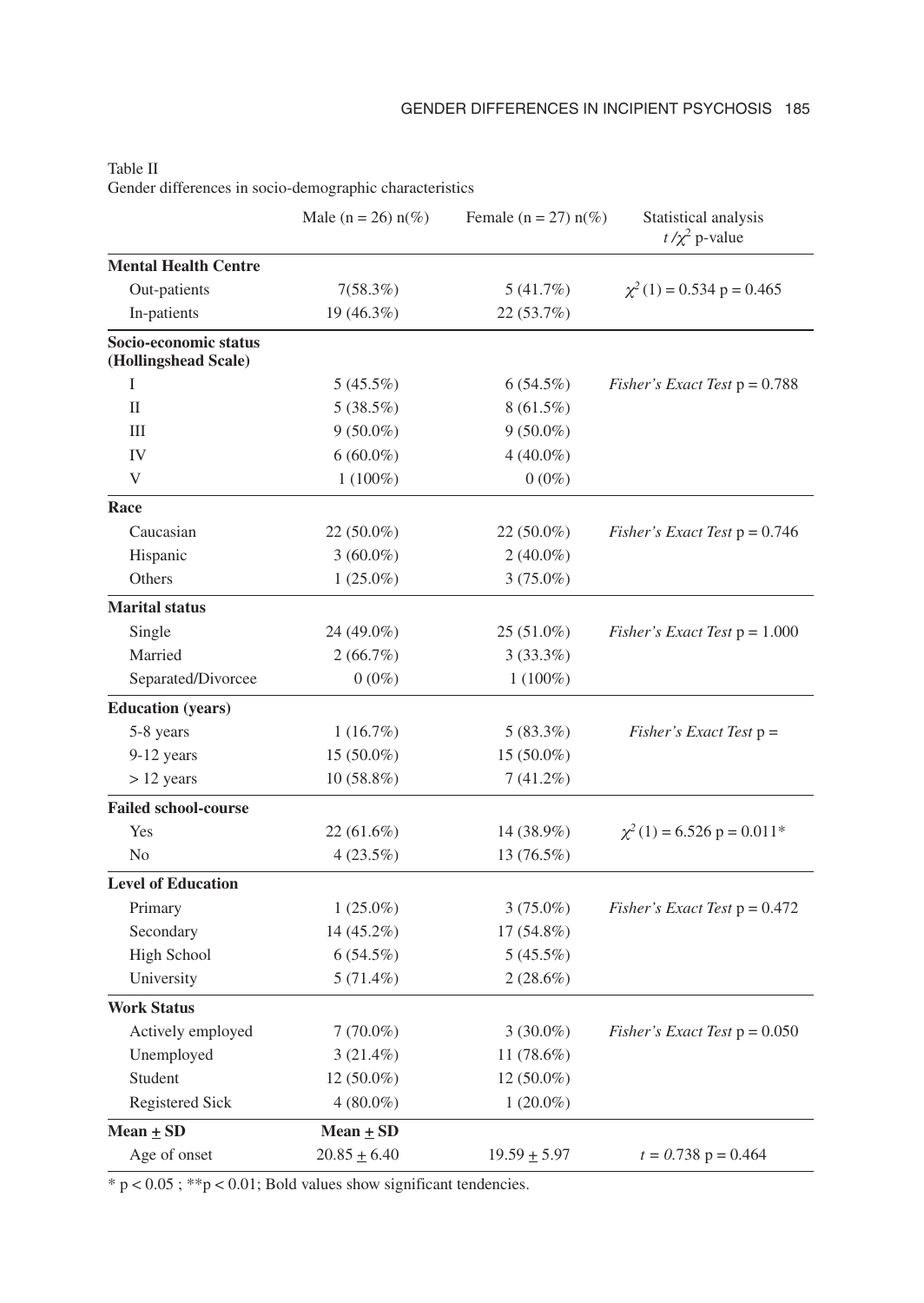#### Table III

Gender differences in substance misure

|                                 | Male ( $n = 26$ ) $n(\%)$ | Female ( $n = 27$ ) $n(\%)$ | Statistical analysis<br>$\chi^2$ p-value  |
|---------------------------------|---------------------------|-----------------------------|-------------------------------------------|
| <b>Tobbaco</b>                  |                           |                             |                                           |
| Non-consumer                    | $7(38.9\%)$               | 11 $(61.1\%)$               | $\chi^2$ (2) = 1.563 p = 0.458            |
| Sporadic                        | 11 $(50.0\%)$             | 11 $(50.0\%)$               |                                           |
| Diary                           | $8(61.5\%)$               | $5(38.5\%)$                 |                                           |
| <b>Alcohol</b>                  |                           |                             |                                           |
| Non-consumer                    | $9(45.0\%)$               | 11 $(55.0\%)$               | <i>Fisher's Exact Test</i> $p = 0.702$    |
| Sporadic                        | 14 (48.3%)                | 15(51.7%)                   |                                           |
| Diary                           | $3(75.0\%)$               | $1(25.0\%)$                 |                                           |
| <b>Cannabis</b>                 |                           |                             |                                           |
| Non-consumer                    | $9(42.9\%)$               | $12(57.1\%)$                | <i>Fisher's Exact Test</i> $p = 0.003$ ** |
| Sporadic                        | $1(10.0\%)$               | $9(90.0\%)$                 |                                           |
| Diary                           | 16(72.7%)                 | 6(27.3%)                    |                                           |
| Cocaine                         |                           |                             |                                           |
| Non-consumer                    | 18 (43.9%)                | $23(56.1\%)$                | <i>Fisher's Exact Test</i> $p = 0.134$    |
| Sporadic                        | 8(72.7%)                  | 3(27.3%)                    |                                           |
| Diary                           | $0(0\%)$                  | $1(100\%)$                  |                                           |
| <b>Hallucinogenic Substance</b> |                           |                             |                                           |
| Non-consumer                    | $20(43.5\%)$              | $26(56.5\%)$                | Fisher's Exact Test $p = 0.050$           |
| Sporadic                        | 6(85.7%)                  | $1(14.3\%)$                 |                                           |
| Diary                           | $0(0\%)$                  | $0(0\%)$                    |                                           |

 $* p < 0.05$ ;  $* p < 0.01$ ; Bold values show significant tendencies.

of age at onset of psychotic episode was taken into account, significant differences were revealed: in patients younger than 18 years, men showed higher PF scores than women in total PAS ( $U = 54.0$ ,  $p = 0.050$ ) (Table IV). In patients older than or equal to 18 years of age, women showed the highest scores, although this happened only in the social domain (U = 29.5,  $p = 0.018$ ) (Table V). In patients younger than 18 years, significant differences in PF during early adolescent stage was observed (U =  $38.0$ , p = 0.013), with males showing lower scores.

No significant differences between genders were observed in the presence of minor neurological signs (t =  $0.394$ , p =  $0.695$ ). When the effect of age at onset of psychotic episode was taken into account, significant gender differences were observed: in the group younger than 18 years of age, men show higher number of minor neurological signs ( $U = 31.0$ ,  $p = 0.003$ ) and also higher total NES scores ( $U = 47.0$ ,  $p = 0.056$ ) (Table IV) than women; in patients 18 years and over, no significant differences were observed with respect to gender.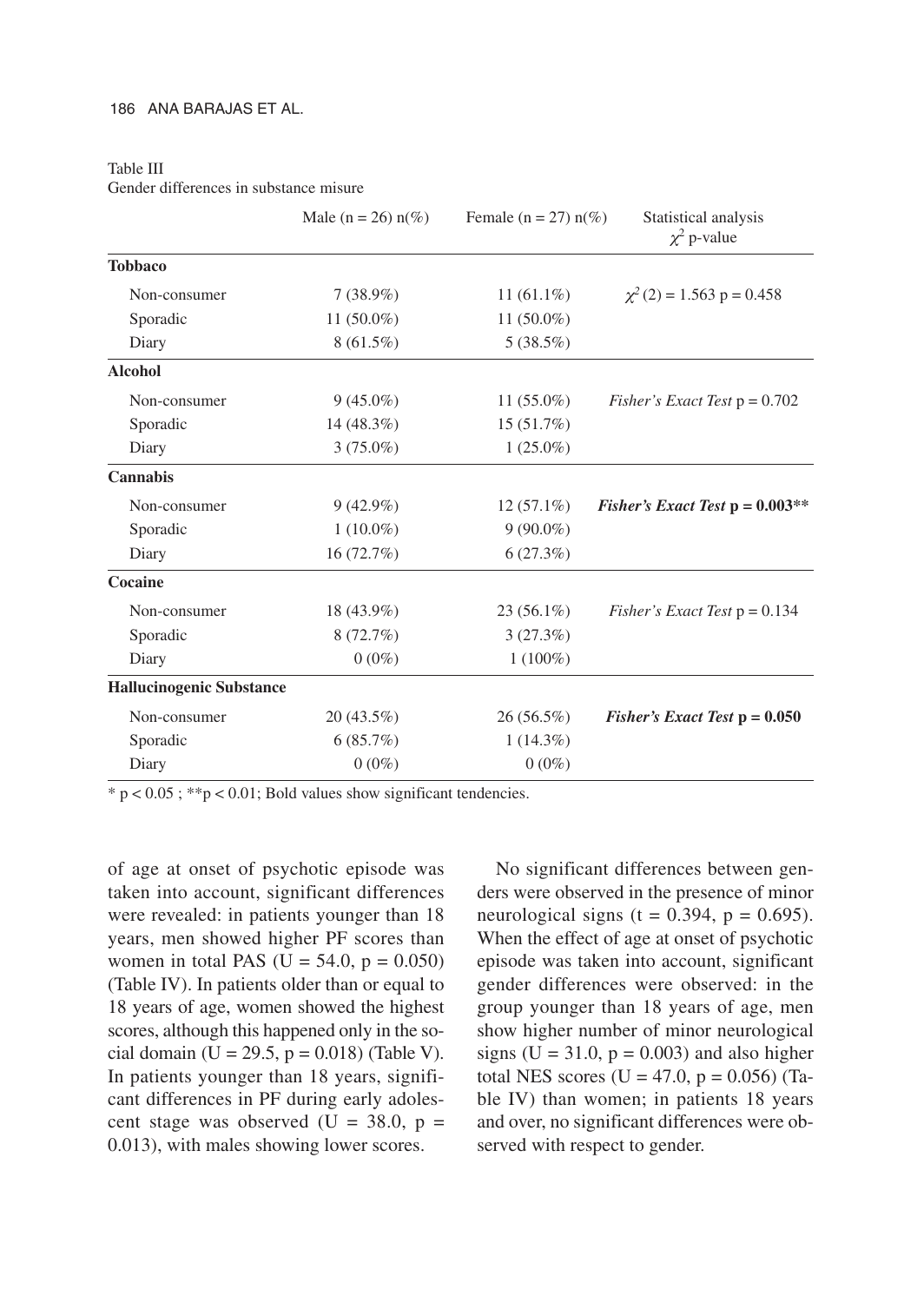| ٧<br>×<br>×<br>. . |  |
|--------------------|--|
|--------------------|--|

Differences of gender in earlier onset of first psychotic episode (< 18 years)

|                                                                                                                                                                    | Male $(n = 12)$<br>Mean $\pm$ SD                                                                                                  | Female $(n = 16)$<br>Mean $\pm$ SD                                                                                              | Statistical analysis<br>p-value                                                                       |
|--------------------------------------------------------------------------------------------------------------------------------------------------------------------|-----------------------------------------------------------------------------------------------------------------------------------|---------------------------------------------------------------------------------------------------------------------------------|-------------------------------------------------------------------------------------------------------|
| <b>Premorbid variables</b>                                                                                                                                         |                                                                                                                                   |                                                                                                                                 |                                                                                                       |
| <b>PAS</b>                                                                                                                                                         |                                                                                                                                   |                                                                                                                                 |                                                                                                       |
| Premorbid adaptation<br>Premorbid social adaptation<br>Premorbid school adaptation                                                                                 | $0.42 \pm 0.18$<br>$0.37 \pm 0.29$<br>$0.50 \pm 0.21$                                                                             | $0.28 \pm 0.16$<br>$0.19 \pm 0.20$<br>$0.38 + 0.19$                                                                             | $p = 0.050$<br>$p = 0.145$<br>$p = 0.159$                                                             |
| <b>NES</b>                                                                                                                                                         |                                                                                                                                   |                                                                                                                                 |                                                                                                       |
| N° of neurological soft signs<br>Total score                                                                                                                       | $22.64 \pm 0.12$<br>$14.36 \pm 2.62$                                                                                              | $18.06 \pm 6.23$<br>$10.63 \pm 3.10$                                                                                            | $p = 0.056$<br>$p = 0.003**$                                                                          |
| <b>Prodromic variables</b>                                                                                                                                         |                                                                                                                                   |                                                                                                                                 |                                                                                                       |
| <b>IRAOS</b>                                                                                                                                                       |                                                                                                                                   |                                                                                                                                 |                                                                                                       |
| Perceptual disturbances<br>Hallucinations<br>Delusions<br>Subjective thought disturbances<br>Dysfunctional language<br>Behavioural abnormalities<br>Altered affect | $1.55 \pm 1.29$<br>$1.00 \pm 0.89$<br>$4.73 \pm 2.45$<br>$3.09 \pm 1.97$<br>$1.73 \pm 1.01$<br>$1.36 \pm 0.81$<br>$2.55 \pm 1.13$ | $2.83 \pm 1.36$<br>$2.25 \pm 1.65$<br>$5.44 \pm 2.50$<br>$3.88 + 1.89$<br>$1.94 \pm 1.29$<br>$1.44 \pm 1.15$<br>$3.38 \pm 1.36$ | $p = 0.130$<br>$p = 0.052$<br>$p = 0.292$<br>$p = 0.271$<br>$p = 0.609$<br>$p = 0.958$<br>$p = 0.110$ |
| <b>Clinical variables</b>                                                                                                                                          |                                                                                                                                   |                                                                                                                                 |                                                                                                       |
| <b>PANSS</b>                                                                                                                                                       |                                                                                                                                   |                                                                                                                                 |                                                                                                       |
| Positive<br>Negative<br>Afective<br>Excitative                                                                                                                     | $25.75 \pm 7.92$<br>$27.42 + 7.62$<br>$19.50 \pm 4.98$<br>$12.17 + 4.91$                                                          | $25.69 \pm 8.51$<br>$27.06 + 12.20$<br>$17.19 \pm 4.05$<br>$14.31 + 3.91$                                                       | $p = 1.000$<br>$p = 0.530$<br>$p = 0.235$<br>$p = 0.154$                                              |
| PANSS (after 8 weeks)                                                                                                                                              |                                                                                                                                   |                                                                                                                                 |                                                                                                       |
| Positive<br>Negative<br>Afective<br>Excitative                                                                                                                     | $15.27 \pm 5.41$<br>$25.18 \pm 10.01$<br>$13.18 \pm 3.49$<br>$7.18 \pm 1.89$                                                      | $13.75 \pm 4.24$<br>$19.19 \pm 8.06$<br>$10.94 + 2.38$<br>$9.19 \pm 2.93$                                                       | $p = 0.455$<br>$p = 0.051$<br>$p = 0.073$<br>$p = 0.072$                                              |
| CGI-SQZ                                                                                                                                                            |                                                                                                                                   |                                                                                                                                 |                                                                                                       |
| Total score                                                                                                                                                        | $4.50 \pm 1.27$                                                                                                                   | $5.00 \pm 1.51$                                                                                                                 | $p = 0.298$                                                                                           |
| <b>GAF</b>                                                                                                                                                         |                                                                                                                                   |                                                                                                                                 |                                                                                                       |
| Total score                                                                                                                                                        | $34.00 \pm 9.66$                                                                                                                  | $35.36 \pm 15.00$                                                                                                               | $p = 0.916$                                                                                           |
| YOUNG                                                                                                                                                              |                                                                                                                                   |                                                                                                                                 |                                                                                                       |
| Total score                                                                                                                                                        | $17.40 \pm 9.02$                                                                                                                  | $19.14 \pm 12.69$                                                                                                               | $p = 0.907$                                                                                           |
| <b>SUMD</b>                                                                                                                                                        |                                                                                                                                   |                                                                                                                                 |                                                                                                       |
| Total score<br>Awareness of symptoms<br>Attribution total score                                                                                                    | $3.27 \pm 1.41$<br>$2.95 \pm 1.29$<br>$3.77 \pm 1.37$                                                                             | $3.14 \pm 1.53$<br>$2.79 \pm 1.31$<br>$3.48 \pm 1.96$                                                                           | $p = 0.834$<br>$p = 0.792$<br>$p = 0.479$                                                             |
| SUMD (after 8 weeks)                                                                                                                                               |                                                                                                                                   |                                                                                                                                 |                                                                                                       |
| Total score<br>Awareness of symptoms<br>Attribution total score                                                                                                    | $2.57 \pm 1.53$<br>$2.62 \pm 1.25$<br>$3.39 \pm 1.65$                                                                             | $1.75 \pm 1.14$<br>$1.22 \pm 0.76$<br>$2.76 \pm 1.44$                                                                           | $p = 0.083$<br>$p = 0.003**$<br>$p = 0.188$                                                           |

 $\frac{1}{2}$   $\frac{1}{2}$  p < 0.05; \*\*p < 0.01; Bold values show significant tendencies.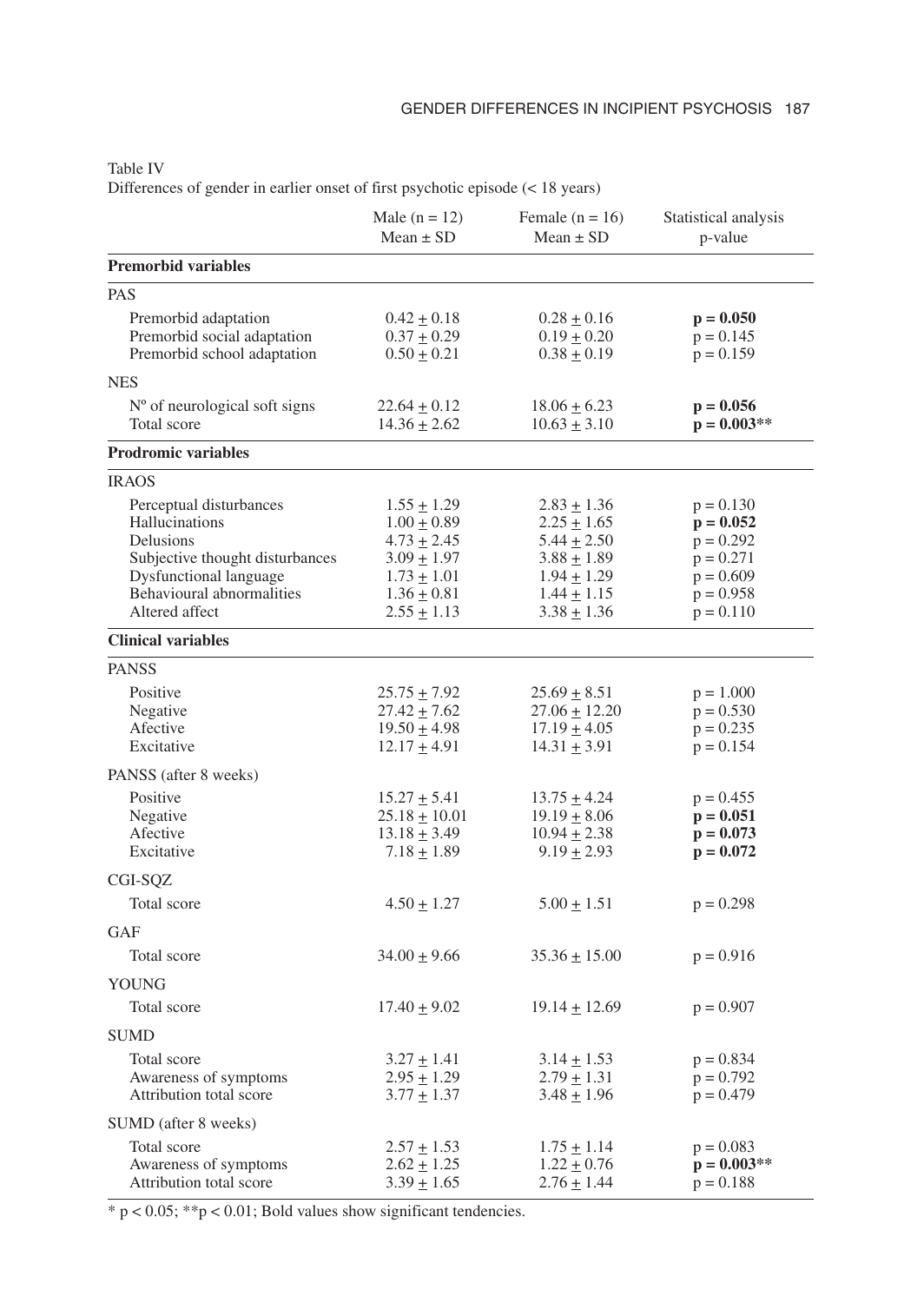Analysis of prodromic symptoms showed significant differences in gender in hallucinations, with a higher presence in women (t  $= -2.36$ ,  $p = 0.017$ ). When age at the beginning of psychotic episode was taken into account, this tendency was maintained in the age group younger than 18 years but not in the older group  $(>= 18$  years) (U = 49.5, p = 0.052) (Tables IV y V). In this group there were significant differences in dysfunctional language (U = 31.0,  $p = 0.027$ ) and tendencies in the variables for "subjective thought disturbance" ( $U = 33.0$ ,  $p = 0.66$ ) and "behavioural and motor abnormalities"  $(U = 39.0, p = 0.79)$  with higher scores obtained for males (Table V).

### Gender differences in clinical variables

No significant gender differences were observed with respect to the presence and severity of psychotic symptoms at the onset of the psychotic episode. However, when age at onset was taken into account, gender differences were observed: men < 18 years showed an increased severity in negative psychotic symptoms with respect to women, both in the acute phase (although significant differences were not observed:  $\overline{X}_{\text{males}} = 15.63$ ;  $\overline{X}_{\text{females}}$  $= 13.66$ ;  $p = 0.530$  and during the stable phase, showing a significant tendency  $(U =$ 48.5,  $p = 0.051$ ) (Table IV). In the  $> = 18$ years age group, a tendency in gender differences with respect to excitative symptoms was observed in the acute phase with men showing a higher score (U = 42.0,  $p =$ 0.055). On the Young scale, significant gender differences were observed only in the group  $>$  = 18 years, with males showing higher scores than women (U =  $34.0$ , p = 0.014) (Table V).

As other clinical variables, gender differences were observed if age at onset of the disease was taken into account, regarding to the awareness of the disease. In the group which started the episode at an earlier age, awareness of the symptoms of the disease was worse in males (U =  $30.0$ , p =  $0.003$ ) (Table IV). On the other hand, in the older age group the opposite result was observed, with women scoring lower on the subscale for symptom awareness of SUMD, although this difference was not significant  $(U = 42.5$ ,  $p = 0.088$ ) (Table V). No significant differences between genders were observed in the attribution of symptoms.

No other significant differences were observed between genders in the other clinical variables studied (GAF and CGI).

# Gender differences in cognitive functioning

In the analysis of cognitive domains, significant gender differences were observed only with respect to verbal memory  $(t = 2.49)$ ,  $p = 0.017$ ) with worse scores obtained by women. These differences were still observed after subdividing the sample into age groups according to age at onset of first psychotic episode.

### **Discussion**

Gender differences with respect to psychotic disorders are an important factor in the understanding of the manifestation and development of the disease. Even though in the last decades this was an intensively studied aspect, controversial results were obtained from the different studies performed.

In line with Angermeyer *et al*. 27, we observed that women have a higher educational competence than men. On the other hand,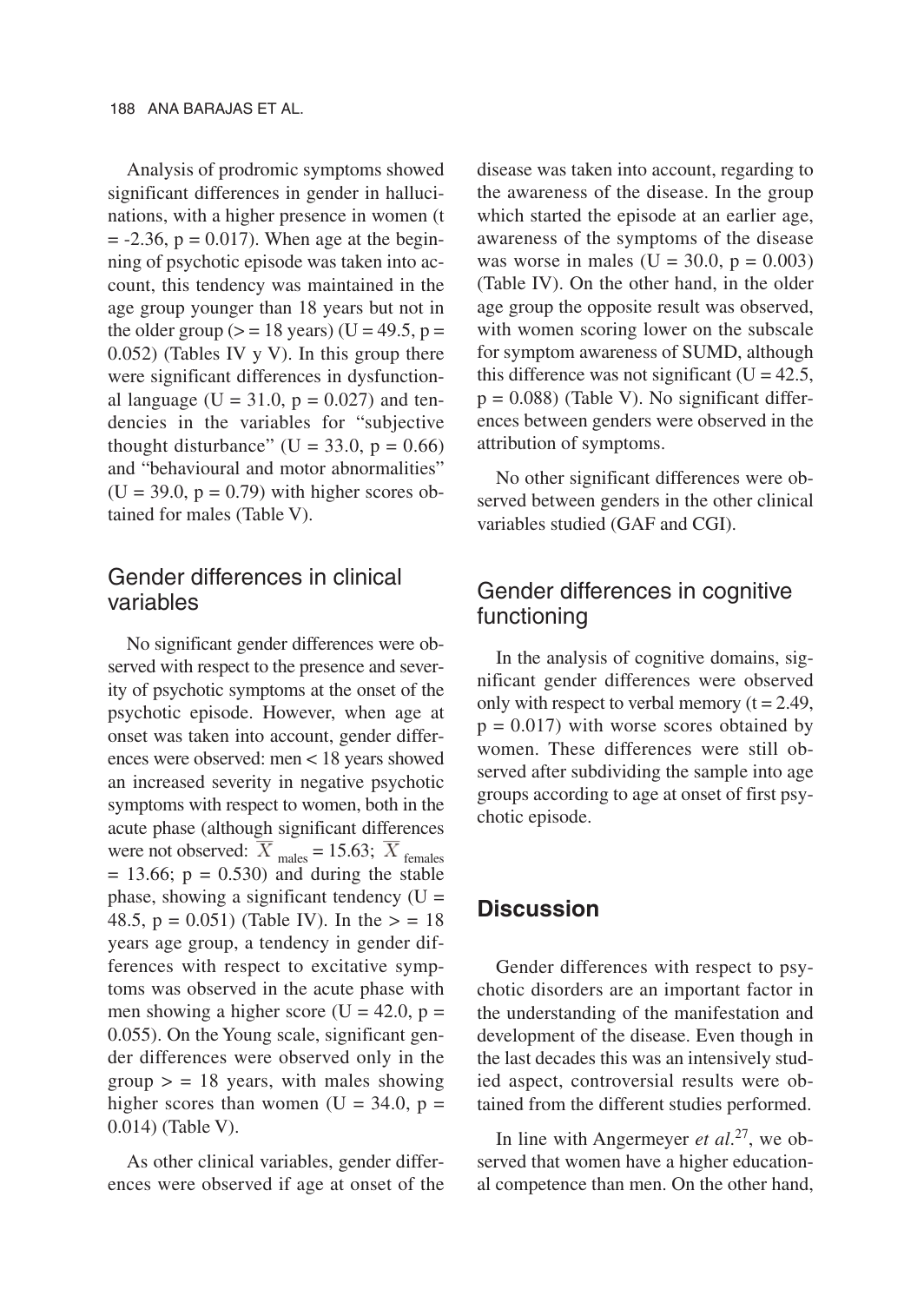|--|--|

Differences of gender in adult onset of first psychotic episode  $(>= 18 \text{ years})$ 

|                                                                                                                                                                    | Male $(n = 14)$<br>$Mean \pm SD$                                                                                                  | Female $(n = 11)$<br>Mean $\pm$ SD                                                                                              | Statistical analysis<br>p-value                                                                        |
|--------------------------------------------------------------------------------------------------------------------------------------------------------------------|-----------------------------------------------------------------------------------------------------------------------------------|---------------------------------------------------------------------------------------------------------------------------------|--------------------------------------------------------------------------------------------------------|
| <b>Premorbid variables</b>                                                                                                                                         |                                                                                                                                   |                                                                                                                                 |                                                                                                        |
| <b>PAS</b>                                                                                                                                                         |                                                                                                                                   |                                                                                                                                 |                                                                                                        |
| Premorbid adaptation<br>Premorbid social adaptation<br>Premorbid school adaptation                                                                                 | $0.27 \pm 0.13$<br>$0.19 \pm 0.17$<br>$0.37 \pm 0.23$                                                                             | $0.37 + 0.18$<br>$0.38 \pm 0.17$<br>$0.42 \pm 0.18$                                                                             | $p = 0.147$<br>$p = 0.018*$<br>$p = 0.480$                                                             |
| <b>NES</b>                                                                                                                                                         |                                                                                                                                   |                                                                                                                                 |                                                                                                        |
| $No$ of neurological soft signs<br>Total score                                                                                                                     | $13.54 \pm 7.46$<br>$10.00 + 4.95$                                                                                                | $19.40 \pm 9.97$<br>$12.30 + 5.31$                                                                                              | $p = 0.121$<br>$p = 0.297$                                                                             |
| <b>Prodromic variables</b>                                                                                                                                         |                                                                                                                                   |                                                                                                                                 |                                                                                                        |
| <b>IRAOS</b>                                                                                                                                                       |                                                                                                                                   |                                                                                                                                 |                                                                                                        |
| Perceptual disturbances<br>Hallucinations<br>Delusions<br>Subjective thought disturbances<br>Dysfunctional language<br>Behavioural abnormalities<br>Altered affect | $1.80 \pm 1.55$<br>$0.82 \pm 0.87$<br>$4.83 \pm 2.69$<br>$4.00 \pm 2.28$<br>$2.25 \pm 1.55$<br>$1.33 \pm 0.99$<br>$3.08 \pm 1.44$ | $0.78 \pm 0.03$<br>$1.00 \pm 0.63$<br>$4.80 \pm 1.93$<br>$2.18 \pm 1.94$<br>$0.91 + 1.30$<br>$0.04 \pm 0.81$<br>$3.00 \pm 1.34$ | $p = 0.117$<br>$p = 0.525$<br>$p = 1.000$<br>$p = 0.066$<br>$p = 0.027*$<br>$p = 0.079$<br>$p = 0.849$ |
| <b>Clinical variables</b>                                                                                                                                          |                                                                                                                                   |                                                                                                                                 |                                                                                                        |
| <b>PANSS</b>                                                                                                                                                       |                                                                                                                                   |                                                                                                                                 |                                                                                                        |
| Positive<br>Negative<br>Afective<br>Excitative                                                                                                                     | $24.00 \pm 7.25$<br>$26.29 \pm 7.50$<br>$15.50 \pm 4.94$<br>$15.36 \pm 6.70$                                                      | $23.27 \pm 3.32$<br>$26.55 \pm 9.47$<br>$14.91 + 5.50$<br>$10.36 \pm 4.78$                                                      | $p = 0.762$<br>$p = 0.956$<br>$p = 0.891$<br>$p = 0.055$                                               |
| PANSS (after 8 weeks)                                                                                                                                              |                                                                                                                                   |                                                                                                                                 |                                                                                                        |
| Positive<br>Negative<br>Afective<br>Excitative                                                                                                                     | $15.46 \pm 8.23$<br>$20.23 \pm 7.97$<br>$12.92 \pm 6.21$<br>$8.46 \pm 4.05$                                                       | $10.00 \pm 5.53$<br>$20.36 \pm 4.27$<br>$11.00 \pm 4.17$<br>$8.45 \pm 4.41$                                                     | $p = 0.467$<br>$p = 0.663$<br>$p = 0.641$<br>$p = 0.813$                                               |
| CGI-SQZ                                                                                                                                                            |                                                                                                                                   |                                                                                                                                 |                                                                                                        |
| Total score                                                                                                                                                        | $4.50 \pm 1.20$                                                                                                                   | $4.11 \pm 0.93$                                                                                                                 | $p = 0.482$                                                                                            |
| <b>GAF</b><br>Total score                                                                                                                                          | $36.88 \pm 10.33$                                                                                                                 | $37.56 \pm 11.80$                                                                                                               | $p = 0.845$                                                                                            |
| <b>YOUNG</b>                                                                                                                                                       |                                                                                                                                   |                                                                                                                                 |                                                                                                        |
| Total score                                                                                                                                                        | $18.17 \pm 4.92$                                                                                                                  | $10.00 \pm 5.35$                                                                                                                | $p = 0.014*$                                                                                           |
| <b>SUMD</b>                                                                                                                                                        |                                                                                                                                   |                                                                                                                                 |                                                                                                        |
| Total score<br>Awareness of symptoms<br>Attribution total score                                                                                                    | $3.67 \pm 1.18$<br>$2.42 \pm 0.33$<br>$4.37 \pm 0.87$                                                                             | $3.33 \pm 1.41$<br>$2.47 \pm 1.23$<br>$4.27 \pm 1.20$                                                                           | $p = 0.681$<br>$p = 0.732$<br>$p = 1.000$                                                              |
| SUMD (after 8 weeks)                                                                                                                                               |                                                                                                                                   |                                                                                                                                 |                                                                                                        |
| Total score<br>Awareness of symptoms<br>Attribution total score                                                                                                    | $1.90 \pm 1.19$<br>$1.66 \pm 0.98$<br>$2.96 \pm 1.61$                                                                             | $2.42 \pm 1.35$<br>$2.40 \pm 0.91$<br>$3.88 \pm 1.28$                                                                           | $p = 0.280$<br>$p = 0.142$<br>$p = 0.088$                                                              |

 $\frac{}{\cdot}$  p < 0.05; \*\*p < 0.01; Bold values show significant tendencies.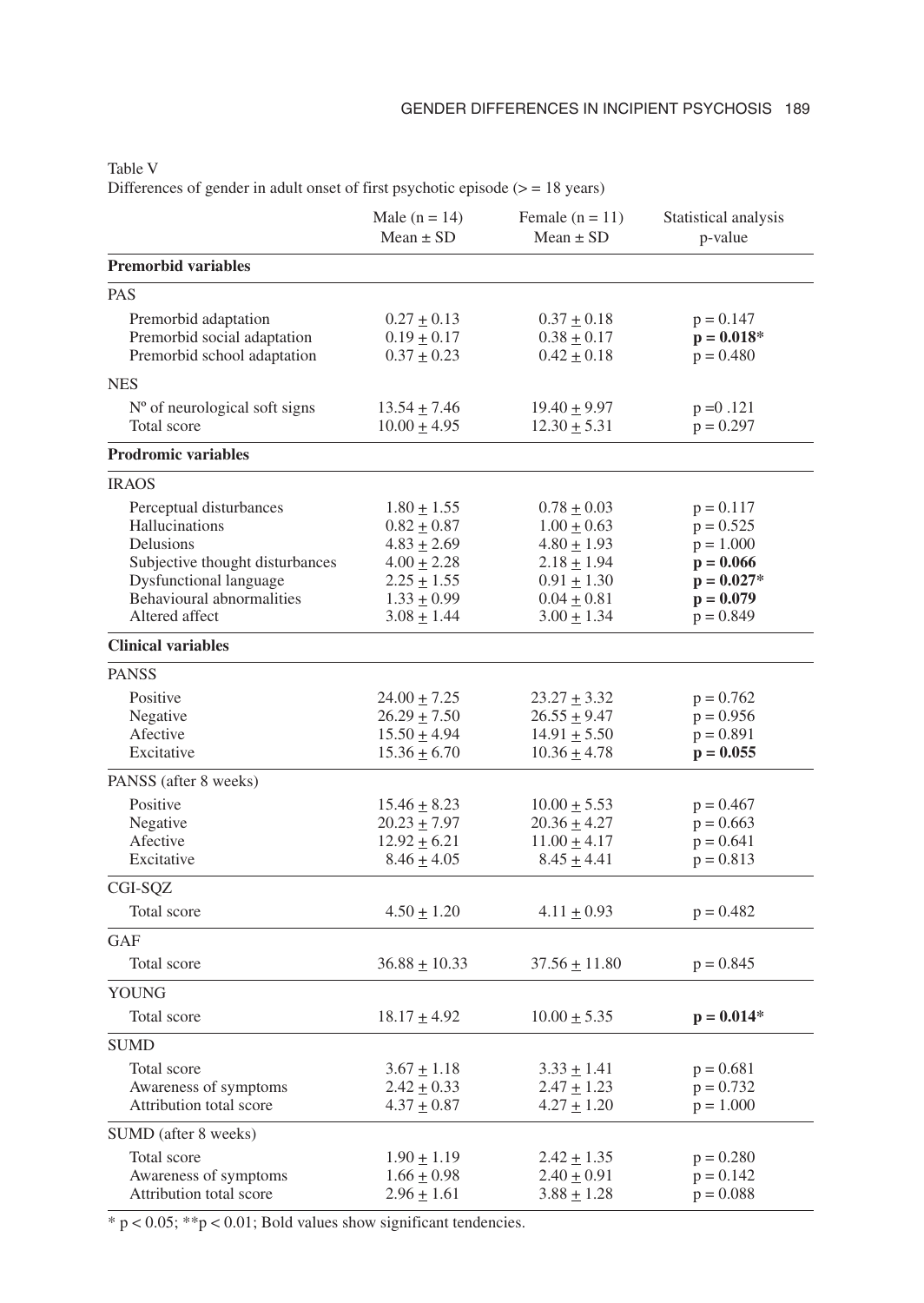our results do not coincide with these authors with respect to labour competence, with men being in a better situation before onset of the disease. In the last decades, several studies have been published supporting the hypothesis that no gender differences existed with respect to age at onset of schizophrenia23,24. Indeed our results are in line with these studies. One of the limitations that could account for this difference in results across the literature is the limited age range for inclusion in the studies, which would not permit a representative sample of the population as a whole. On the other hand, tobacco, alcohol and cannabis are frequently used by schizophrenia patients $69,70$ , as confirmed by the sample in this study. We observed a higher frequency of cannabis consumers among younger men with a first psychotic episode. This result has been described by other authors $71,72$ .

The gender differences observed in the premorbid clinical variables studied are due to the effect of age. These differences are in line with a model for neurodevelopment which indicates that subtle abnormalities could be observed already at PF, especially in early adolescence and a higher number of minor neurological symptoms in persons who later develop the disease. Such aspects would be more frequent in male patients who start a psychotic episode early.

As mentioned previously, there is considerable controversy regarding gender differences with respect to the presentation of symptoms in psychotic disorder spectrum. With respect to positive psychotic symptoms, a large number of studies have reached the conclusion that both men and women experience the same level of positive symptoms23,46, although certain symptoms such as auditory hallucinations and persecutory delusions are more frequent in women<sup>44</sup>. The analysis regarding prodromic symptoms in our sample comes to similar conclusions, with women showing an early onset of the disease presenting a higher frequency of subclinical senso-perceptive disturbance. Instead, the group of younger men had worse dysfunctional language than women before the onset of psychotic episode.

When symptoms of the first psychotic episode were taken into account, our results were in line with studies that did not find psychopathological differences between men and women with schizophrenia<sup>23,49,50</sup>. However, the differences found refer to the course of the first episode and not to the expression of initial symptoms. The presence of a higher severity in negative psychotic symptoms and poor awareness of disease, after 8 weeks of evolution of the episode, in the group of males younger than 18 years could suggest the presence of a subpopulation which is more resistant to therapeutic interventions and with worse prognosis. Nevertheless, in line with the results from Cuesta & Peralta<sup>52</sup>, women in our sample with a later onset of the disease show less awareness of symptoms.

Although a large number of articles has been dedicated to cognitive functioning in patients with schizophrenia, no consensus was reached regarding the observed gender differences. This is mostly due to the variability of instruments of measure utilised to evaluate the different cognitive domains. In line with results by Haas *et al*. 42, no significant differences in gender were observed in executive function, attention and working memory in patients with first psychotic episode. Without doubt, the differences in verbal memory, with men having better capacity, add more data to the divergent results found in the scientific literature. However, we are currently conducting a one year follow-up study of first psychotic episodes which will produce more data regarding questions that still need to be clarified in the literature.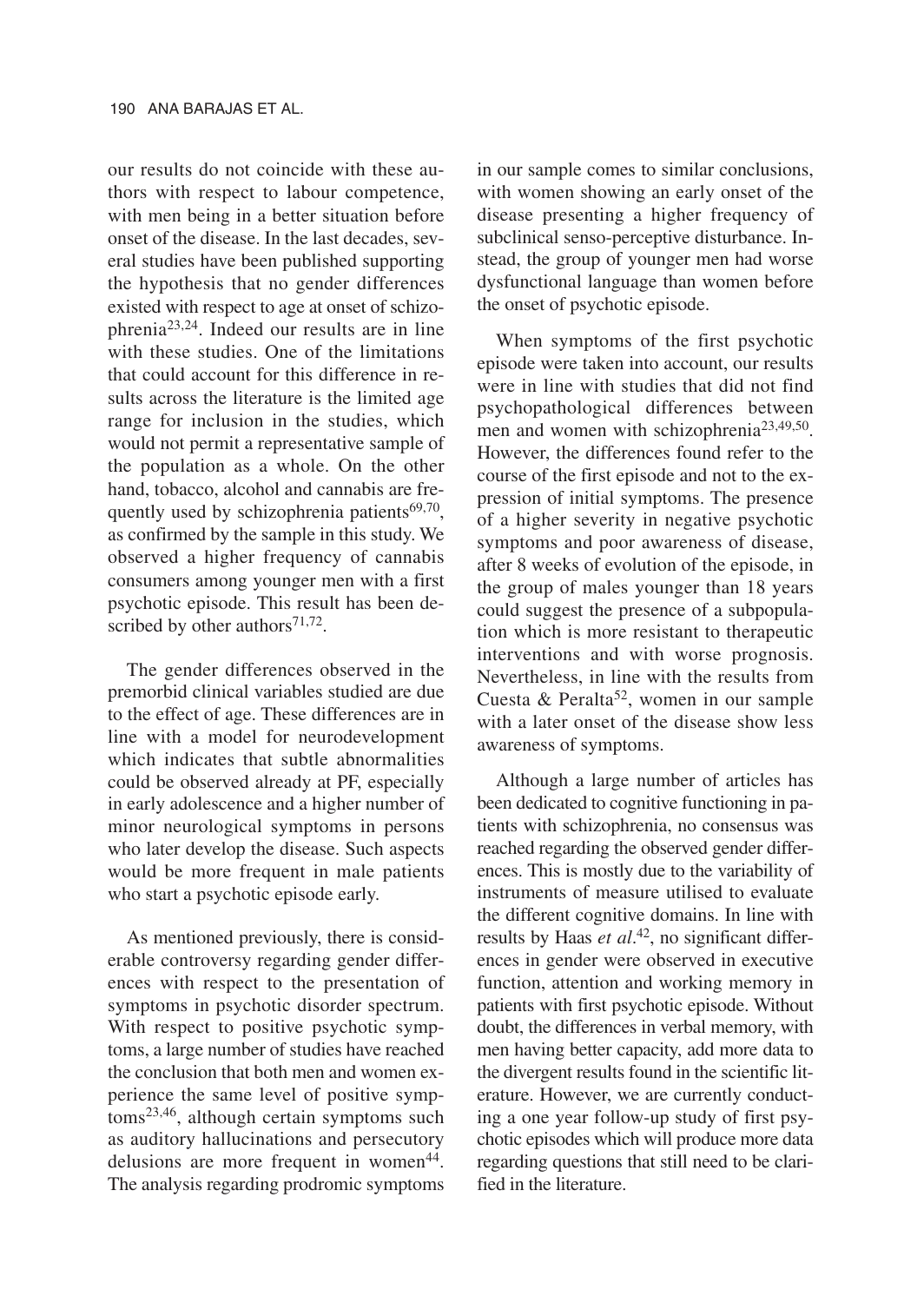#### *Limitations*

Some limitations of the present study are related to the measurement instruments used: Premorbid Adjustment Scale (PAS) and Interview for the Retrospective Assessment of the Onset of Schizophrenia (IRAOS) are instruments for retrospective assessment, in which some information could be inaccurate as it relies on the patients' or family members' memory.

The size of the sample is another limitation for this study and does not permit the extrapolation of the data obtained to the general population. It also makes it difficult to stratify the sample to study and compare different groups (it is necessary to use non parametric tests).

The absence of a control group does not allow to performance a comparison between both populations, health people and patients with a psychotic episode in relation to the premorbid and prodromic variables.

Other limitation is related to patients that have an insidious onset of psychotic episode and not consult to mental health services included in our study. For this reason, not all the first psychotic episodes could be represented in our sample.

Finally, the absence of a control for pharmacological treatment group could influence the analysis of certain variables as well as the symptoms after 8 weeks of evolution of the episode or cognitive functioning. It is a factor which will be taken into account in future analyses. Nevertheless, this limitation is not considered to invalidate the overall conclusions which have been reached in this study.

## **Conclusion**

The most relevant conclusions from our study are the following:

- Women have a higher educational competence than men. In return, men show a higher labour competence than women before onset of the disease.
- No significant differences in gender were observed with respect to onset of the psychotic episode.
- Men are more frequently daily consumers of cannabis whilst women are usually sporadic users.
- Males who started the psychotic episode earlier showed more alterations in premorbid functioning, especially in early adolescence, and a higher number of neurological soft signs.
- Women in early onset showed a higher frequency of senso-perceptive subclinical disturbance (hallucinations) in the prodromic phase.
- Males younger than 18 years show negative psychotic symptoms which are more severe and poorer awareness than females, after 8 weeks of onset the first psychotic episode.
- No gender differences were observed in executive functioning, attention and working memory, although this was different with respect to verbal memory with men having a higher performance.
- Age is an important variable to be considered in future studies about gender differences in psychotic disorders.

The conclusions are important in light of the idea that men and women suffering from schizophrenia show features, characteristics and pecularities typical of their gender. These characteristics should be taken into account to learn more about the different types of onset of the disease, its prevention and possible improvements in therapeutic approach with respect to gender. Finally, it is important to mention that a large part of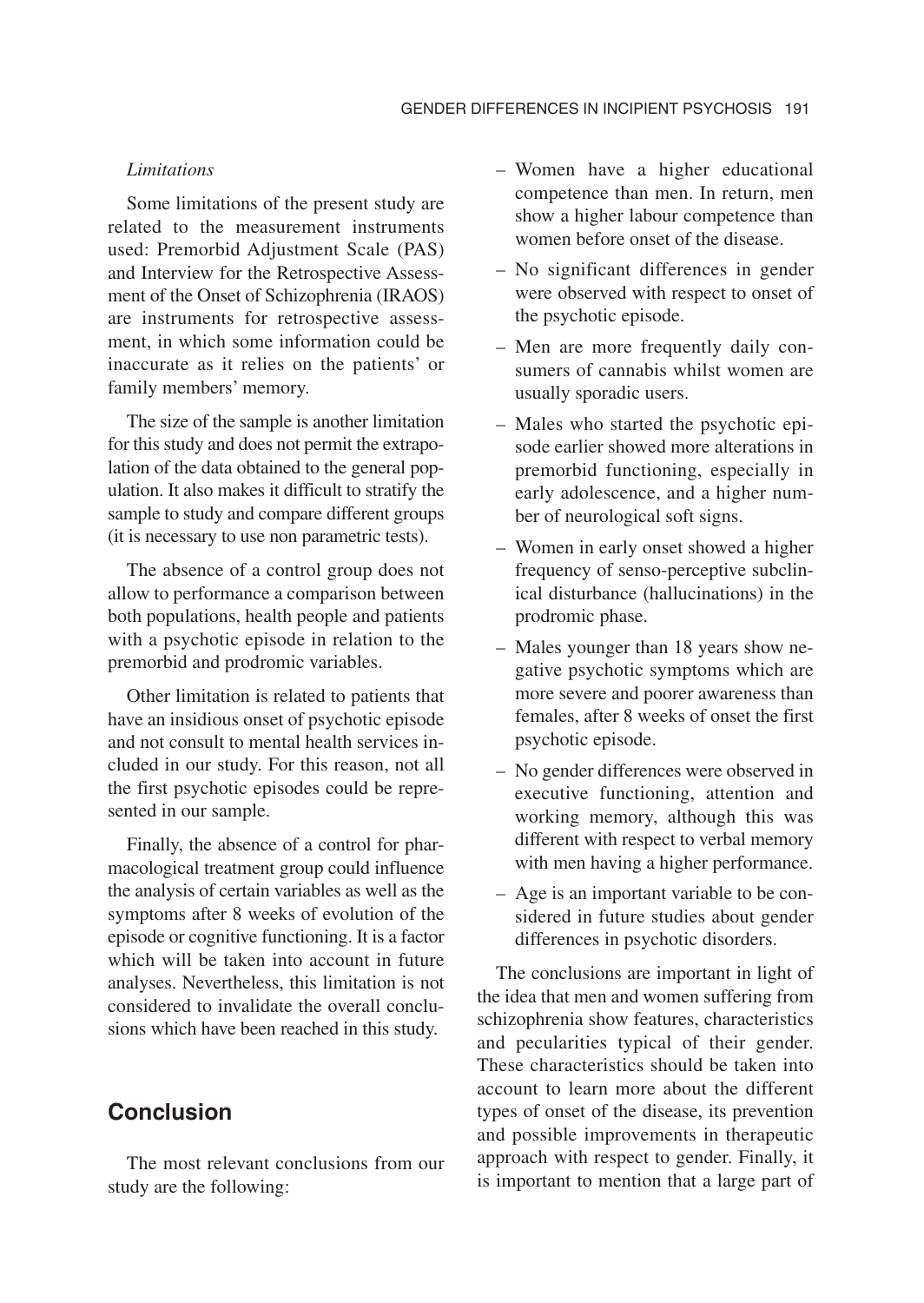the discovered gender differences are within the context of a neurodevelopmental model and the existence of alterations in the stages prior to the onset of the disease which predispose its appearance.

#### **Acknowledgements**

We thank all patients and families for participating in the study as well as the clinical team at *Sant Joan de Déu* for their collaboration. This project received financial help from the Fondo de Investigaciones Sanitarias de España (FIS PI05/1115); from the Instituto de Salud Carlos III de España, Centro de Investigación en Red de Salud Mental (CIBERSAM) and from Caja Navarra.

# **References**

1. Riecher-Rossler A, Häfner H. Gender aspects in schizophrenia: Bridging the border between social and biological psychiatry. Acta Psychiatr Scand Suppl. 2000; 102: 58-62.

2. Koster A, Lajer M, Lindhardt A, Rosenbaum B. Gender differences in first episode psychosis. Soc Psychiatry Psychiatr Epidemiol 2008; 43: 940-946.

3. Leung A, Chue P. Sex differences in schizophrenia, a review of the literature. Acta Psychiatr Scand Suppl 2000; 401: 3-38.

4. McGlashan TH, Bardenstein KK. Gender differences in affective, schizoaffective, and schizophrenic disorders. Schizophr Bull 1990; 16(2): 319-329.

5. Goldstein J, Link B. Gender and the expression of schizophrenia. J Psychiatr Res 1988; 22: 141-155.

6. Roy MA, Maziade M, Labbé A, Mérette C. Male gender is associated with deficit schizophrenia: a meta-analysis. Schizophr Res 2001; 47: 141-147.

7. Simonsen E, Friis S, Haahr U, Johannessen JO, Larsen TK, Melle I, et al. Clinical epidemiologic firstepisode psychosis. 1 year outcome and predictors. Acta Psychiatr Scand 2007; 116: 54-61.

8. Seeman MV, Lang M. The role of estrogens in schizophrenia gender differences. Schizophrenia Bull 1990; 16(2): 185-194.

9. Häfner H, Riecher A, Maurer K, Löffler W, Munk-Jorgensen P, Strömgren E. How does gender influence age at first hospitalization for schizophrenia? A transnational case register study. Psychological Med 1989; 19: 903-918.

10. Murray RM, Lewis SW, Reveley AM. Towards an etiological classification of schizophrenia. Lancet 1985; 4: 1023-1026.

11. Castle DJ, Sham PC, Wessely S, Murray RM. The subtyping of schizophrenia in men and women: A latent class analysis. Psychol Med 1994; 24: 41-51.

12. Murray RM, O'Callaghan E, Castle DJ, Lewis SW. A neurodevolopmental approach to the classification of schizophrenia. Schizophr Bull 1992; 18(2): 319-332.

13. Jerningan TL, Trauner DA, Hesselink JR, Tallal PA. Maturation of human cerebrum observed in vivo during adolescence. Brain 1991; 114: 2037-2049.

14. Flor-Henry P. Gender, hemispheric organization and psychopathology. Soc Sci Med 1978; 12B: 155-162.

15. Häfner H, An Der Heiden W, Behrens S, Gattaz WF, Hambretch M, Löffler W, et. al. Causes and consequences of the gender difference in age at onset of schizophrenia. Schizoph Bull 1998; 24(1): 99-113.

16. Häfner H, Maurer K, Loffler W, An Der Heiden W, Munk-Jorgensen P, Hambrecht M, et al. The ABC schizophrenia study: a preliminary overview of the results. Soc Psychiatry Psychiatr Epidemiol 1998; 33: 380-386.

17. Faraone SV, Chen WJ, Goldstein JM, Tsuang MT. Gender differences in age at onset of schizophrenia. Br J Psychiatry 1994; 164: 625-629.

18. Gureje O, Bamidele RW. Gender and schizophrenia: association with age at onset with antecedent, clinical and outcome feature. Aust N Z J Psychiatry 1998; 32: 415-423.

19. Castle DJ, Wessely S, Murray RM. Sex and schizophrenia: effects of diagnostic stringency and associations with premorbid variables. Br J Psychiatry 1993; 162: 658-662.

20. Ochoa S, Usall J, Villalta-Gil V, Vilaplana M, Márquez M, Valdelomar M, et. al. Influence of age at onset on social functioning in outpatients with schizophrenia. Eur J Psychiatry 2006; 20(3): 157-163.

21. Larsen TK, McGlashan TH, Moe LC. First-episode schizophrenia: I. Early course parameters. Schizophr Bull 1996; 22(2): 241-256.

22. Häfner H, Hambrecht M, Loffler W, Munk-Jorgensen P, Riecher-Rossler A. Is schizophrenia a disorder of all ages? A comparison of first episodes and early course across the life-cycle. Psychol Med 1998; 28: 351-365.

23. Addington D, Addington J, Patten S. Gender and affect in schizophrenia. Can J Psychiatry 1996; 41(5): 265-268.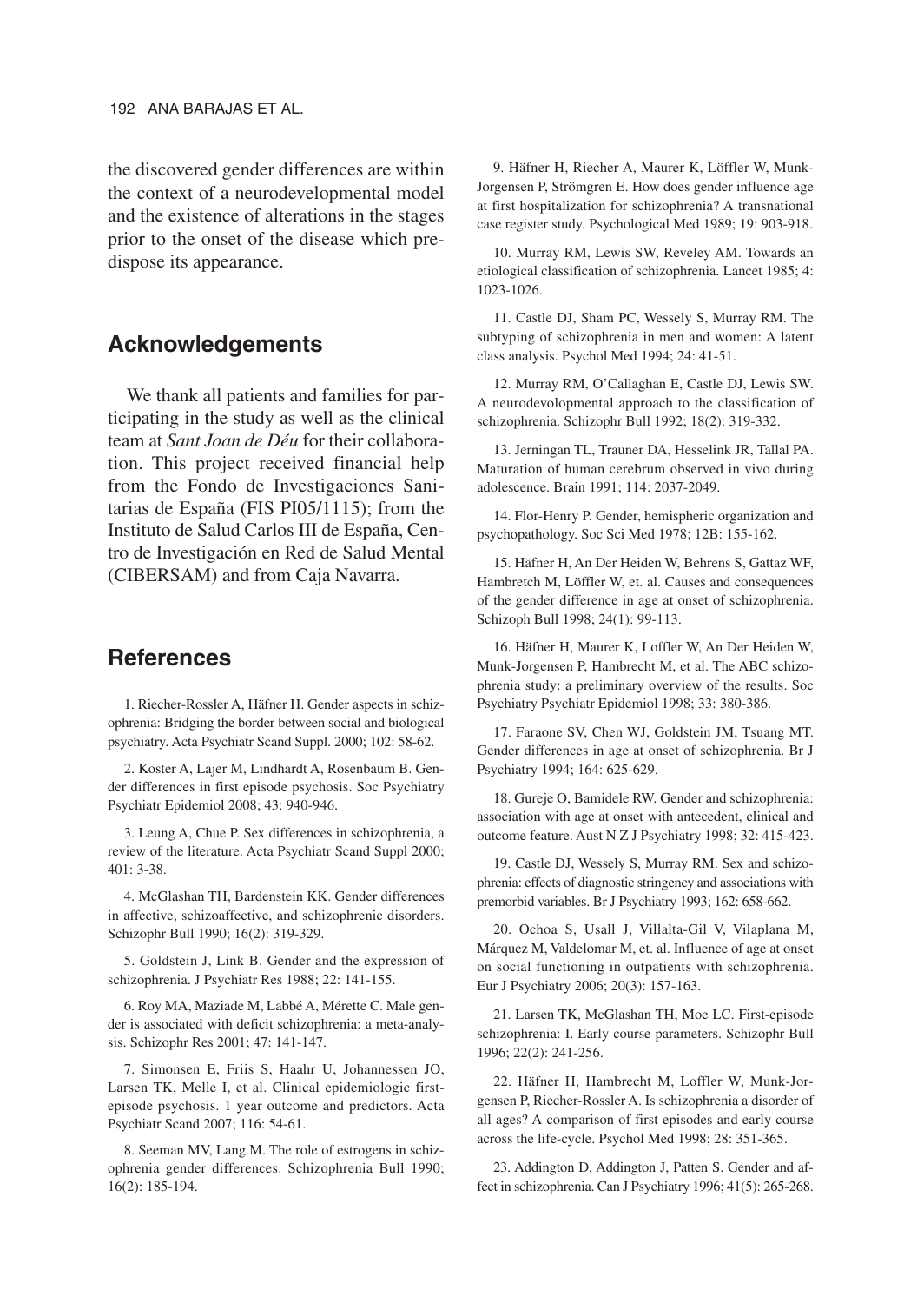24. Naqvi H, Khan MM, Faizi A. Gender differences in age of onset of schizophrenia. J Coll Physicians Surg Pak 2005; 15(6): 345-348.

25. Amminger GP, Resch F, Mutschlecher R, Fredrich MH, Ernst E. Premorbid adjustment and remission of positive symptoms in first-episode psychosis. Acta Paedopsychiatr 1997; 6(4): 212-216.

26. Childers SE, Harding CM. Gender, premorbid social functioning, and long-term outcome in DSM-III schizophrenia. Schizophr Bull 1990; 16(2): 309-318.

27. Angermeyer MC, Kuhn L, Goldstein J. Gender and the course of schizophrenia: Differences in treated outcomes. Schizophr Bull 1990; 16(2): 293-307.

28. Mueser KT, Bellack AS, Morrison RL, Wade JH. Gender, social competence and symtomatology in schizophrenia: A longitudinal analysis. J Abnorm Psychol 1990; 99: 138-147.

29. Rabinowitz J, Bromet EJ, Lavelle J, Carlson G, Kovasznay B, Schwartz JE. Prevalence and severity of substance use disorders and onset of psychosis in first-admission psychotic patients. Psychol Med 1998; 28(6): 1411-1419.

30. Larsen TK, McGlashan TH, Johannessen JO, Vibe-Hansen L. First- episode schizophrenia: II. Premorbid patterns by gender. Schizophr Bull 1996; 22(2): 257-269.

31. Norman RMG, Malla AK, Manchanda R, Townsend L. Premorbid adjustment in first episode schizophrenia and schizoaffective disorders: a comparison of social and academic domains. Acta Psychiatr Scand 2005; 112: 30-39.

32. Rabinowitz J, Smedt G, Harvey PD, Davidson M. Relationship between premorbid functioning and symptom severity as assessed at first episode of psychosis. Am J Psychiatry 2002; 159(12): 2021-2026.

33. Addington J, Mastrigt S, Addington D. Patterns of premorbid functioning in first-episode psychosis: initial presentation. Schizophr Res 2003: 62(1-2): 23-30.

34. Silverstein ML, Mavrolefteros G, Close D. Premorbid adjustment and neuropsychological performance in schizophrenia. Schizophr Bull 2002; 28(1): 157-65.

35. Castle DJ, Murray RM. The neurodevelopmental basis of sex differences in schizophrenia. Psychol Med 1991; 21(3): 565-575.

36. Madsen AL, Vorstrup S, Rubin P, Larsen JK, Hemmingsen R. Neurological abnormalities in schizophrenic patients: a prospective follow-up study 5 years after first admission. Acta Psychiatr Scand 1999; 100: 119-125.

37. Buchanan RW, Heinrichs DW. The Neurological Evaluation Scale (NES): a structured instrument for the assessment of neurological signs in schizophrenia. Psychiatry Res 1989; 27: 335-350.

38. Rossi A, De Cataldo S, Di Michele V, Manna V, Ceccoli S, Stratta P, et al. Neurological soft signs in schizophrenia. Br J Psychiatry 1990; 157: 735-739.

39. Häfner H. Gender differences in schizophrenia. Psychoneuroendocrinology 2003; 28: 17-54.

40. Gutiérrez M, Segarra R, Eguiluz I, Ojeda N, Fernández C. 2 year follow-up of women with first episode schizophrenia or schizophreniphorm disorder treated with risperidone (in press).

41. Ring N, Tantum D, Montague L, Newby D, Balk D, Morris J. Gender differences in the incidence of definitive schizophrenia and atypical psychosis: Focus negative symptoms of schizophrenia. Acta Psychiatr Scand 1991; 84: 489-496.

42. Haas Gl, Sweeney JA, Hien DA, Golman D, Deck M. Gender differences in schizophrenia. Schizophr Res 1991; 4(3): 277.

43. Schultz SK, Miller DD, Oliver SE, Arndt S, Flaum M, Andreasen NC. The life course of schizophrenia: age and symptom dimensions Schizophr Res 1997; 23(1): 15-23.

44. Goldstein JM, Santangelo SL, Simpson JC, Tsuang MT. The role of gender in identifying subtypes of schizophrenia: A latent class analytic approach. Schizophr Bull 1990; 16: 263-275.

45. Szymanski S, Lieberman JA, Alvir JM, Mayerhoff D, Loebel A, Geisler S, et al. Gender differences in onset of illness, treatment response, course and biologic indexes in first-episode schizophrenic patients. Am J Psychiatry 1995; 152(5): 698-703.

46. Shtasel DL, Gur RE, Gallacher F, Heimberg C, Gur RC. Gender differences in the clinical expression of schizophrenia. Schizophr Res 1992; 7: 225-231.

47. Gur RE, Perry RG, Turetsky BI, Gur RC. Schizophrenia throughout life: sex differences in severity and profile of symptoms. Schizophr Res 1996; 21: 1-12.

48. Lindamer LA, Lohr JB, Harris JM, McAdams LA, Jeste DV. Gender-related clinical differences in older patients with schizophrenia. J Clin Psychiatry 1999; 60: 61-67.

49. Hayashi N, Igarashi Y, Yamashina M, Suda K. Is there a gender difference in a factorial structure of the positive and negative syndrom scale. Psychopathology 2002; 35: 28-35.

50. Usall J, Ochoa S, Araya S, Gost A, Busquets E y grupo NEDES. Sintomatología y género en la esquizofrenia. Actas Esp Psiquiatr 2000; 28(4): 219-223.

51. McEvoy JP, Johnson J, Perkins D, Lieberman JA, Hamer RM, Keefe RS, et al. Insight in first-episode psychosis. Psychol Med 2006; 36: 1385-1393.